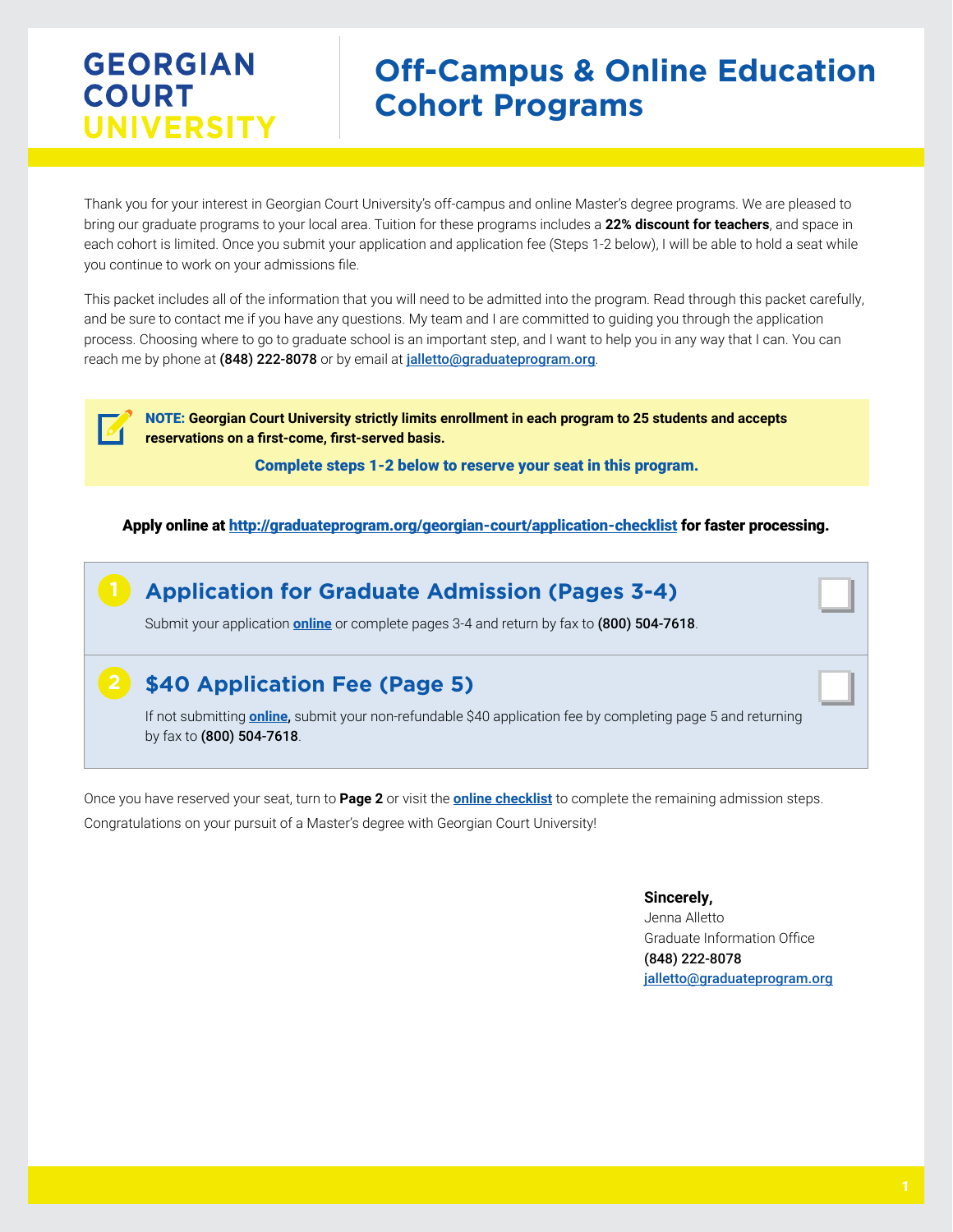# **Application Checklist for Admission**

#### Apply online at<http://graduateprogram.org/georgian-court/application-checklist> for faster processing.

## **Financial Aid & Payment Options**

Determine how you plan to pay for the program: Financial Aid or Payment Plans. If using Financial Aid, Complete the FAFSA **[online](http://www.graduateprogram.org/georgian-court/application-checklist)**. It is in your best interest to complete the financial aid process as early as possible. See Page 6 for information about Financial Aid, or Page 7 for information about the monthly installment plans through Nelnet.

## **Official Transcripts**

Submit official transcripts of each undergraduate and graduate institution you have attended, either in sealed, signed envelopes or via electronic submission directly from the registrar's office.

## **Copy of your valid NJ CEAS or Standard Certificate**

A CEAS or Standard Certificate is required for most cohort programs. The Graduate Information Office will obtain a copy of your teaching certificate online at the NJDOE website as long as it is in the state's database. If we have any difficulties locating your teaching certificate, we will contact you. If you would still like to upload a copy of your teaching certificate, please [click here.](https://www.appforms.net/form/GCUTeachCertUpload/index.html)

## **Verification of Experience Form 6**

#### **(Administration & Leadership Programs Only)**

Candidates for the Administration & Leadership programs are required to have at least 3 years full-time employment experience in a school district. Visit the **[online checklist](http://www.graduateprogram.org/georgian-court/application-checklist)** to request a verification of teaching experience from your current administrator.

## **WPT & OPI Scores**

### **(ESL & Bilingual Ed Programs Only)**

Candidates for the ESL & Bilingual Ed programs must provide passing scores for the Oral Proficiency Interview (OPI) and Written Proficiency Test (WPT) in English (and a second language if pursing the Bilingual Ed Endorsement. Students may use Language Testing International to obtain scores: **<http://www.languagetesting.com/>**.

## **Letters & Statement**

**8**

Candidates for the School Counseling program must provide 2 letters of recommendation and a 1-page objective statement explaining why you are pursuing this program.

## **Student Health Form**

Off-campus students are required to complete a Student Health Form and provide documentation of immunizations before attending class. [Click here](https://www.graduateprogram.org//georgian-court/wp-content/uploads/sites/9/2019/03/student-health-form.pdf) to download the form.

If you choose to submit paper forms for any of the steps above, documents should be faxed or mailed to:



The Office of Graduate & Professional Studies



(800) 504-7618

Georgian Court University 900 Lakewood Ave Lakewood, NJ 08701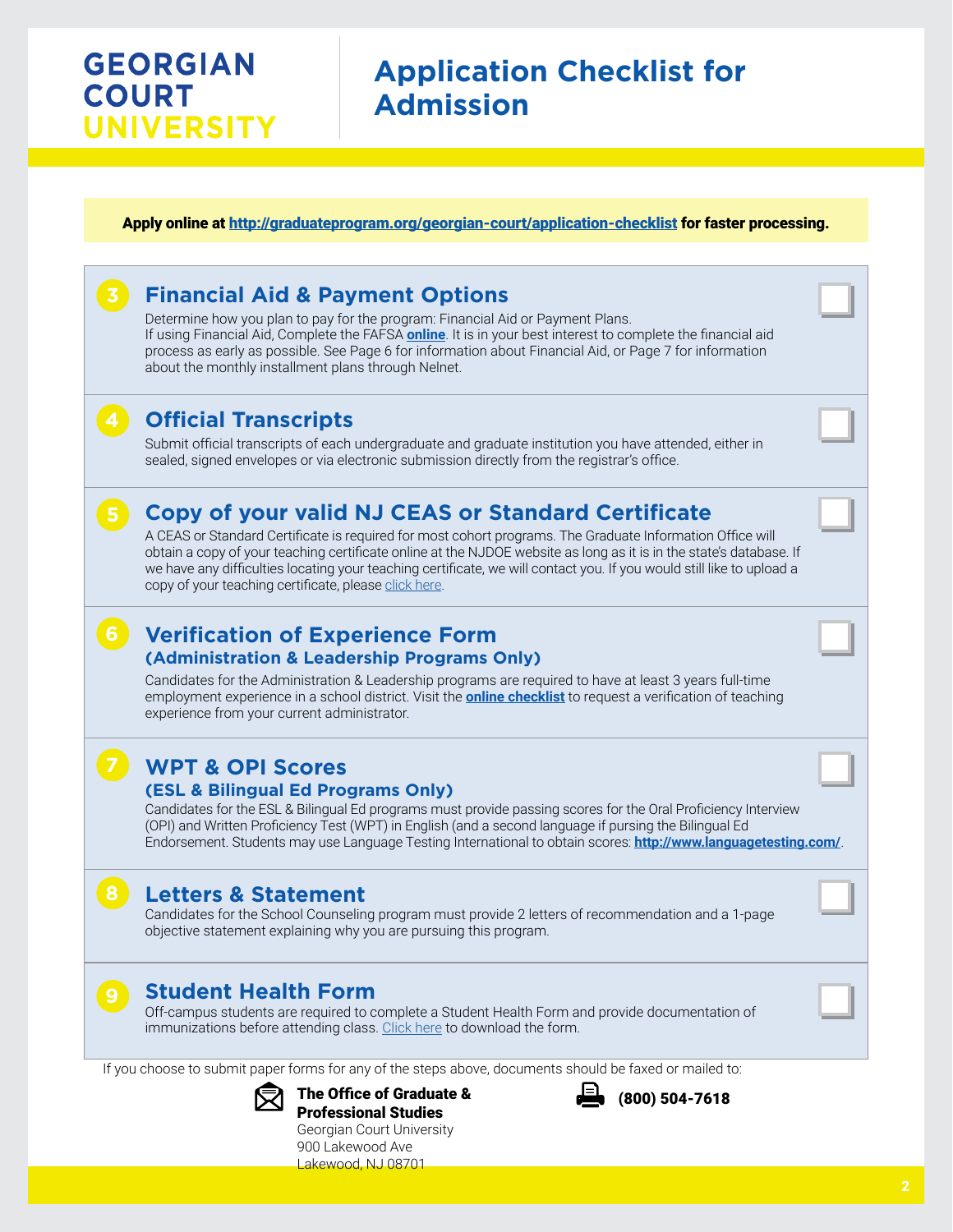# **Application for Graduate Admission** (page 1 of 2)

#### **PERSONAL INFORMATION**

| Name:<br>Last                                                                                                                                                                                                                             | Maiden Name (Optional)<br>First               |
|-------------------------------------------------------------------------------------------------------------------------------------------------------------------------------------------------------------------------------------------|-----------------------------------------------|
| Address:<br><b>Street</b><br>City                                                                                                                                                                                                         | Zip<br>State<br>Country                       |
| <b>Primary Phone:</b><br><b>Alternate Phone:</b>                                                                                                                                                                                          |                                               |
| Email:<br>Sex:<br>M<br>F                                                                                                                                                                                                                  | <b>Social Security Number:</b>                |
| Place of Birth:                                                                                                                                                                                                                           | Date of Birth:<br>Month<br>Day<br>Year        |
| U.S. Citizen<br>Citizenship:<br>U.S. Permanent Resident<br>Other:                                                                                                                                                                         | <b>Specify Country</b>                        |
| Type of Visa:                                                                                                                                                                                                                             | Will Apply For<br>Held                        |
| Employer:                                                                                                                                                                                                                                 | <b>Work Phone:</b>                            |
| Veteran Status (Optional): Are you a veteran, dependant of a veteran, or on active duty planning to use military or transferable benefits?                                                                                                | No.                                           |
| Optional: The following information is voluntary and will not affect the decision for admission. Georgian Court University does not discriminate<br>on the basis of sex, disability, race, color, religion, or national or ethnic origin. |                                               |
| Are you of Hispanic/Latino ethnicity or descent?<br>Religion:<br>$\Box$ Yes                                                                                                                                                               |                                               |
| Marital Status Single Narried Divorced Separated Widowed                                                                                                                                                                                  | Religious                                     |
| Select one or more races with which you identify yourself:                                                                                                                                                                                |                                               |
| American Indian or Alaskan Native Asian<br>$\Box$ White<br>Black or African American                                                                                                                                                      | Native Hawaiian or Other Pacific Islander     |
|                                                                                                                                                                                                                                           |                                               |
| <b>ENROLLMENT INFORMATION</b>                                                                                                                                                                                                             |                                               |
| <b>Semester:</b> $\Box$ Fall 2022<br>Fall 2022 Location:<br>Middlesex (Sayreville War Memorial High School)                                                                                                                               | Monmouth (GCU at Hazlet)                      |
| Ocean (Central Regional High School)                                                                                                                                                                                                      | $\Box$ Online                                 |
| Middlesex, Monmouth, and Ocean Programs:                                                                                                                                                                                                  |                                               |
| Reading/Literacy Specialization Certification with MED                                                                                                                                                                                    |                                               |
| Administration and Leadership Master's with Principal Certification                                                                                                                                                                       |                                               |
| Administration and Leadership Master's with School Administrator Certification                                                                                                                                                            |                                               |
| Administration and Leadership Master's with School Supervisor Certification                                                                                                                                                               |                                               |
| School Business Administrator Certification                                                                                                                                                                                               |                                               |
| School Supervisor Certification                                                                                                                                                                                                           |                                               |
| <b>Online Programs:</b>                                                                                                                                                                                                                   |                                               |
| Autism Spectrum Disorders Certification                                                                                                                                                                                                   | Reading/Literacy Specialization Certification |
| Autism Spectrum Disorders Certification with MED                                                                                                                                                                                          | School Counseling Certification with MED      |
| Bilingual/Bicultural Education Endorsement                                                                                                                                                                                                |                                               |
| English as a Second Language Certification                                                                                                                                                                                                |                                               |
| English as a Second Language Certification with MED                                                                                                                                                                                       |                                               |
| Reading/Literacy Specialization Certification with MED                                                                                                                                                                                    |                                               |
| Teacher of Students with Disabilities Certification                                                                                                                                                                                       |                                               |
| Teacher of Students with Disabilities Certification with MED                                                                                                                                                                              |                                               |
| School Supervisor Certification                                                                                                                                                                                                           |                                               |
| Administration and Leadership Master's with School Supervisor Certification                                                                                                                                                               |                                               |
| Administration and Leadership Master's with Principal Certification                                                                                                                                                                       |                                               |
| Administration and Leadership Master's with School Administrator Certification                                                                                                                                                            |                                               |
| School Business Administrator Certification                                                                                                                                                                                               |                                               |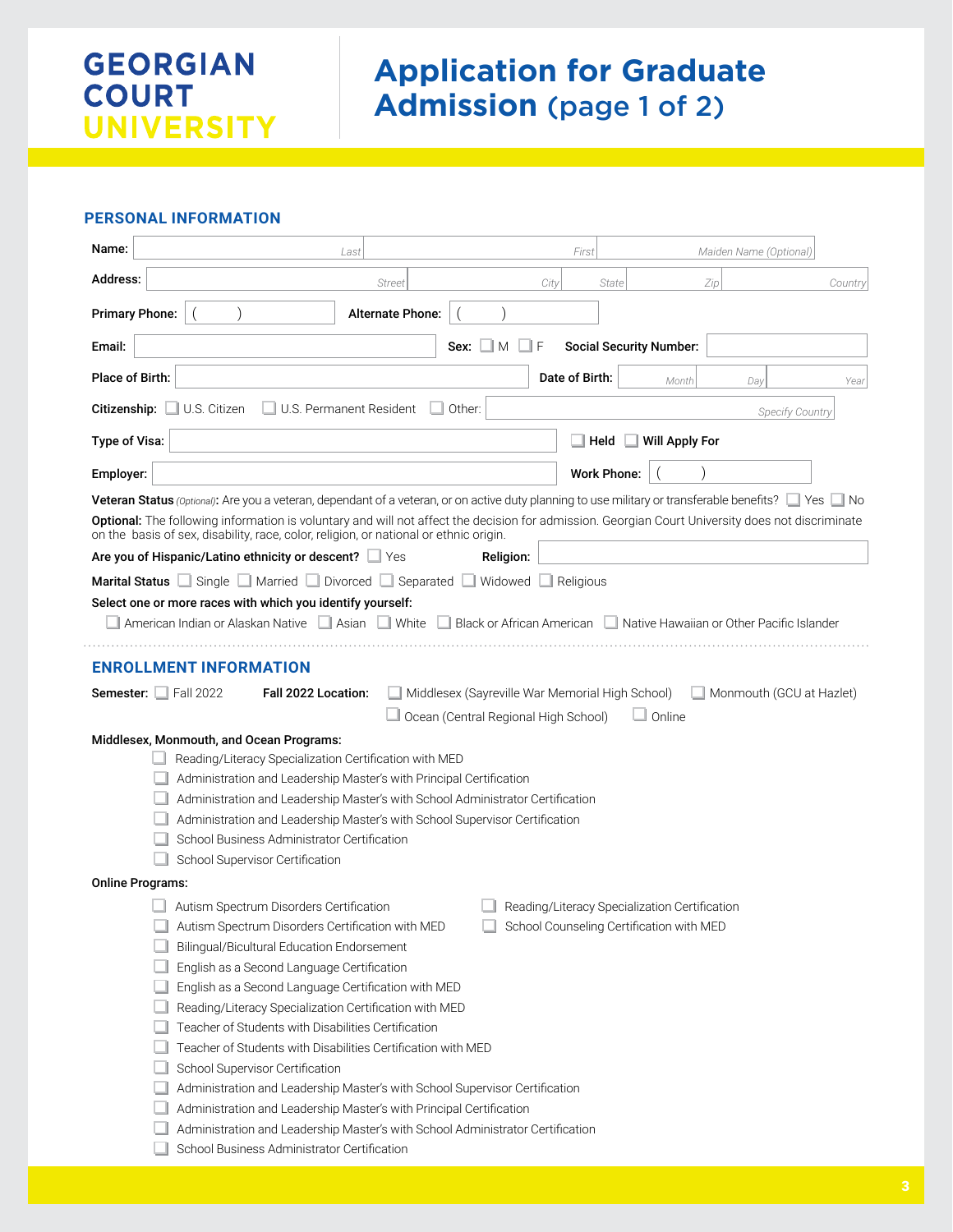# **Application for Graduate Admission** (page 2 of 2)

| <b>Please check box(es) that apply to you:</b> $\Box$ New Degree Student $\Box$ Returning $\Box$ International |  |  |  |
|----------------------------------------------------------------------------------------------------------------|--|--|--|
|----------------------------------------------------------------------------------------------------------------|--|--|--|

#### Indicate One Reason for Attending Georgian Court University:

To apply for a Georgian Court University Master's Degree

For self-enrichment or personal development

 $\Box$  To earn a Georgian Court University certificate in a field of my interest

For self-enrichment now, plan to matriculate later *(Note that individuals may take up to 6 credits without matriculating.)*

To qualify for NJ instructional, administrative, or educational services certification

#### **ACADEMIC BACKGROUND**

List all colleges and universities attended, beginning with the most recent. Include additional sheets if necessary. Please write your name as it appears on your transcript. All official transcripts must be submitted.

|                                                                      | Institution | City, State | Dates of<br><b>Attendance</b> | <b>Academic Program</b> | Name of degree | Date Awarded |  |
|----------------------------------------------------------------------|-------------|-------------|-------------------------------|-------------------------|----------------|--------------|--|
|                                                                      |             |             |                               |                         |                |              |  |
|                                                                      |             |             |                               |                         |                |              |  |
|                                                                      |             |             |                               |                         |                |              |  |
| Former name that might be on your previous institution's transcript: |             |             |                               |                         |                |              |  |

| Have you previously applied to Georgian Court University? Ves No |  |  |
|------------------------------------------------------------------|--|--|
| If yes: Semester Applied Spring Summer Fall Year Applied:        |  |  |

#### **TEACHER CERTIFICATION** *(If applicable, attach copy of current certification.)*

| Type of certificate currently held:            | Standard (CEAS) Eligibility with Advanced Standing State(s) issuing certification:                                           |
|------------------------------------------------|------------------------------------------------------------------------------------------------------------------------------|
| Level/Subject matter area(s) of certification: | Certificate of Eligibility or emergency certificates are not<br>acceptable for programs that require NJ state certification. |
|                                                |                                                                                                                              |

#### **CERTIFICATION & REGISTRATION AGREEMENT**

I hereby make application to Georgian Court University. To the best of my knowledge, the information on this application is true and complete. I give permission to release academic information to Georgian Court University and understand that all records once submitted become the property of Georgian Court University.

As part of the cohort program, I understand that I will be registered for the entire cohort and remain registered unless written notification is submitted to the School of Education and the University Registrar before the beginning of each course. I acknowledge that I am financially responsible for all charges in the event of withdrawal from classes, as outlined in Georgian Court University's current tuition refund policy.

| <b>Signature of Applicant:</b> |  | Date: |  |
|--------------------------------|--|-------|--|
|--------------------------------|--|-------|--|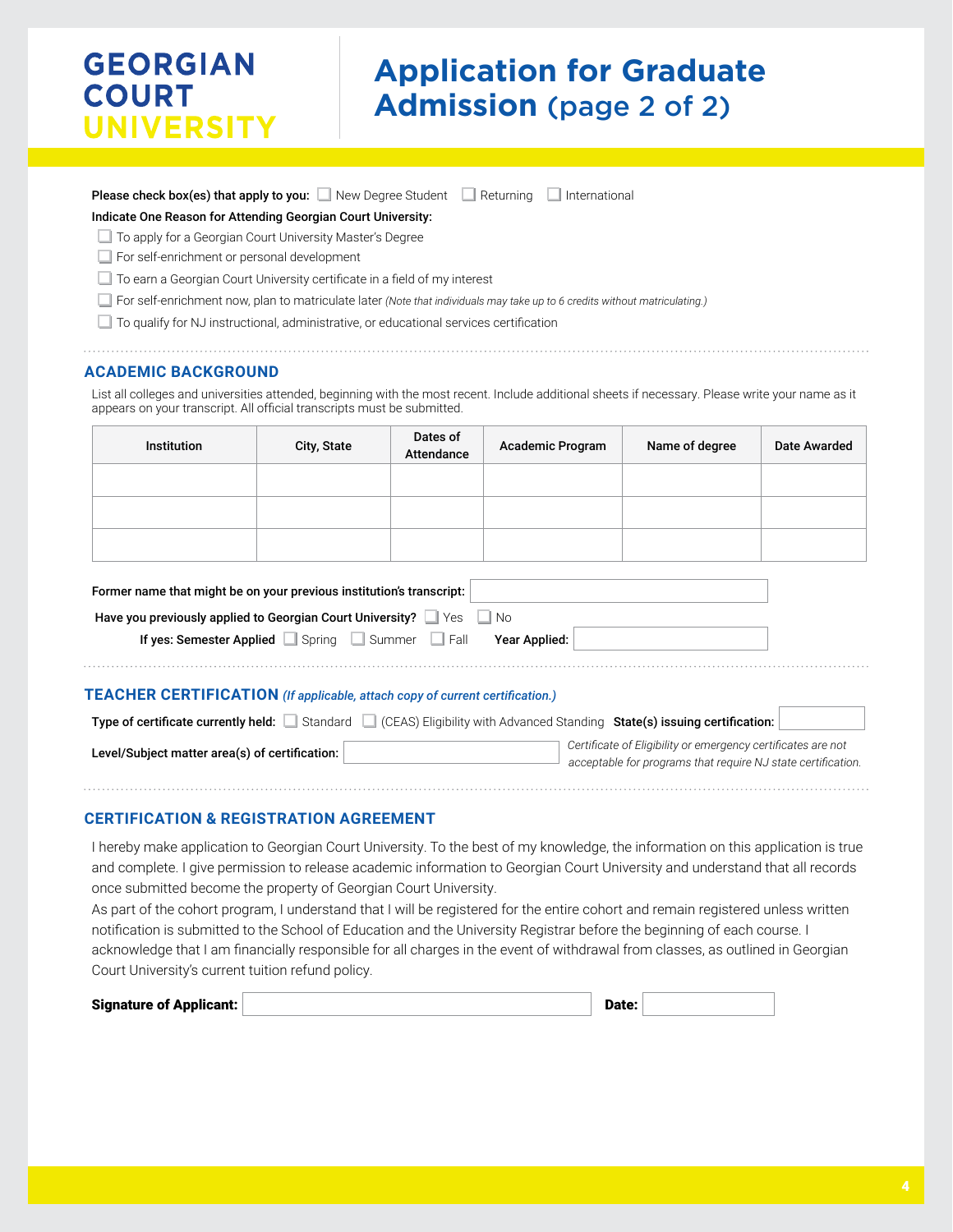# **Application Fee Payment Form**

#### TO PAY BY CREDIT CARD: Fill out this section and fax to (800) 504-7618

Please use this section to pay your \$40 non-refundable application fee.

If you prefer, please contact the Graduate Information Office at (848) 222-8078to pay your fee by credit card over the phone.

#### If you have any questions, please call us at (848) 222-8078 or e-mail [jalletto@graduateprogram.org](mailto:jalletto%40graduateprogram.org?subject=).

| <b>Student Name</b>                                                                                                                                                                                                                                               |                                                                                                                                               |             |
|-------------------------------------------------------------------------------------------------------------------------------------------------------------------------------------------------------------------------------------------------------------------|-----------------------------------------------------------------------------------------------------------------------------------------------|-------------|
| <b>Name on Card</b>                                                                                                                                                                                                                                               |                                                                                                                                               |             |
| <b>Cardholder Address</b>                                                                                                                                                                                                                                         |                                                                                                                                               |             |
| City                                                                                                                                                                                                                                                              | <b>Zip Code</b><br><b>State</b>                                                                                                               |             |
| Card Type: Visa<br>MasterCard<br><b>Discover</b><br><b>AMEX</b>                                                                                                                                                                                                   | <b>Amount: \$40.00</b>                                                                                                                        |             |
| <b>Card Number</b>                                                                                                                                                                                                                                                | <b>Expiration Date</b>                                                                                                                        | CCV#        |
| <b>Cardholder Signature</b>                                                                                                                                                                                                                                       |                                                                                                                                               | <b>Date</b> |
| Telephone Number of Payee<br>(in case there is a problem processing the transaction and we need to contact the cardholder for additional information)<br>Note: Transaction will appear on your credit card statement as a charge from the K-12 Teachers Alliance. |                                                                                                                                               |             |
| <b>TO PAY BY CHECK:</b>                                                                                                                                                                                                                                           |                                                                                                                                               |             |
| Date I will be mailing my payment:                                                                                                                                                                                                                                | Please note: Application and seat reservation are NOT secure<br>until your \$40, non-refundable application fee is received.                  |             |
| <b>Signature</b>                                                                                                                                                                                                                                                  | <b>Print Name</b>                                                                                                                             |             |
| <b>Checks made payable to: Georgian Court University</b>                                                                                                                                                                                                          | Mail check to:<br><b>Georgian Court University</b><br>The Office of Graduate & Professional Studies<br>900 Lakewood Ave<br>Lakewood, NJ 08701 |             |

| <b>OFFICE USE ONLY</b> |                        |                                          |
|------------------------|------------------------|------------------------------------------|
| <b>Date Received:</b>  | <b>Capture Number:</b> | ™ Yes ⊥<br>Entered on Account: □<br>® No |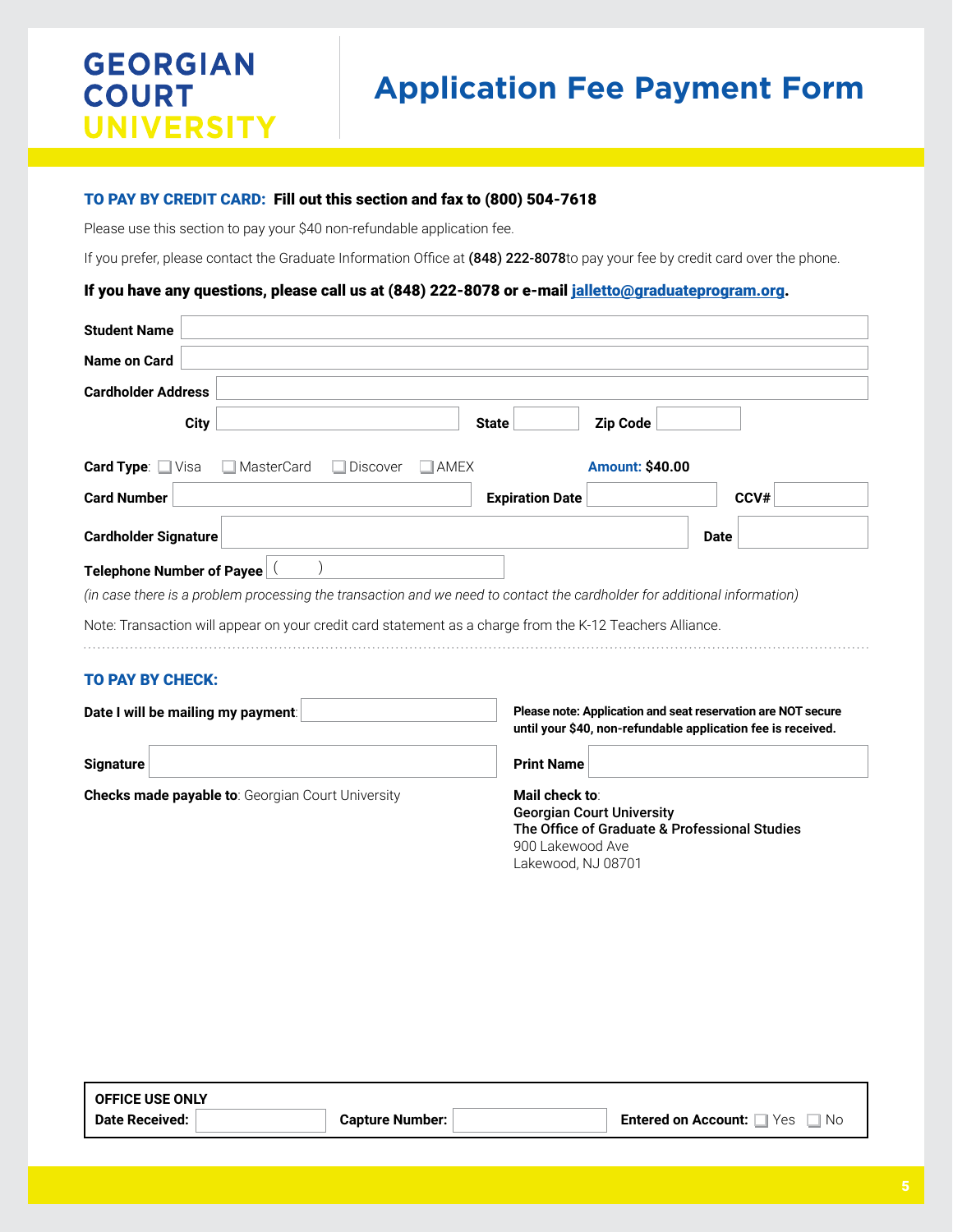# **Applying for Financial Aid**

Complete all steps below to apply for financial aid. **Note: There are financial aid options that are not based on need**. Most students in our graduate education programs use financial aid to pay for the program. We recommend that you complete these steps as soon as possible to make sure that your payment arrangements are in order by the first night of class. All admissions items must be received before financial aid will be dispersed. For help, please contact the Office of Financial Aid at **(732) 987-2258**.

## How to Apply for Financial Aid:

- **Complete the 2022-2023 Free Application for Federal Student Aid at www.fafsa.gov.** You will need your 2020 Federal Tax Return, your FSA ID number (**https://fsaid.ed.gov/npas/index.htm**) and Georgian Court University's School Code (002608). Graduate students are considered independent for financial aid purposes.
- **Review your Student Aid Report (SAR) for accuracy.** You will receive this form 7-10 days after the FAFSA is **2** submitted. If there are any errors on your SAR, log back into your FAFSA to make corrections.
- **Complete Loan Entrance Counseling and the Master Promissory Note.** Both can be completed at **www. 3 studentloans.gov** (you will need your FSA ID from Step 1).
- **If you need to make changes to your award, contact GCU's Financial Aid Office.** If you have any questions **4**about your financial aid package, contact GCU's Financial Aid Office at (732) 987-2258 or by email at **financialaid@georgian.edu.**

**Note: All students requesting financial aid for the summer semester will also need to complete a Summer Financial Aid Application once your Summer registration is processed.** 

## The Federal (Title 1) Teacher Loan Forgiveness Program:

If you and your school qualify, this program may provide loan forgiveness for eligible Federal Direct Loans. This is a separate program requiring separate forms and processes. The U.S. Department of Education will determine your eligibility for this program. Georgian Court University is not responsible to verify your eligibility for this or any other program. Please do not base your enrollment on this program as it can be difficult to ensure qualification for Government Programs, which are subject to reform and funding changes.

### **You must call 1-800-4-FED-AID to verify your eligibility or visit https://studentaid.ed.gov/sa/repay-loans/forgiveness-cancellation/teacher for more information.**

### The TEACH Grant:

The Teacher Education Assistance for College and Higher Education (TEACH) Grant Program provides up to \$4,000 a year in grant assistance to students who plan to teach in certain high-need fields. In order to be eligible for a grant, a student must submit a FAFSA form and sign a Declaration Sheet to agree to serve as a full-time teacher at certain low-income schools and within certain high-need fields for at least four academic years within eight years after completing (or ceasing enrollment in) the course of study for which the candidate received a grant. By signing the Declaration Sheet, you are confirming that you meet the stipulations of the TEACH Grant as outlined in the Declaration Sheet.

> **For more information please contact the Financial Aid Office at (732) 987-2258 or financialaid@georgian.edu.**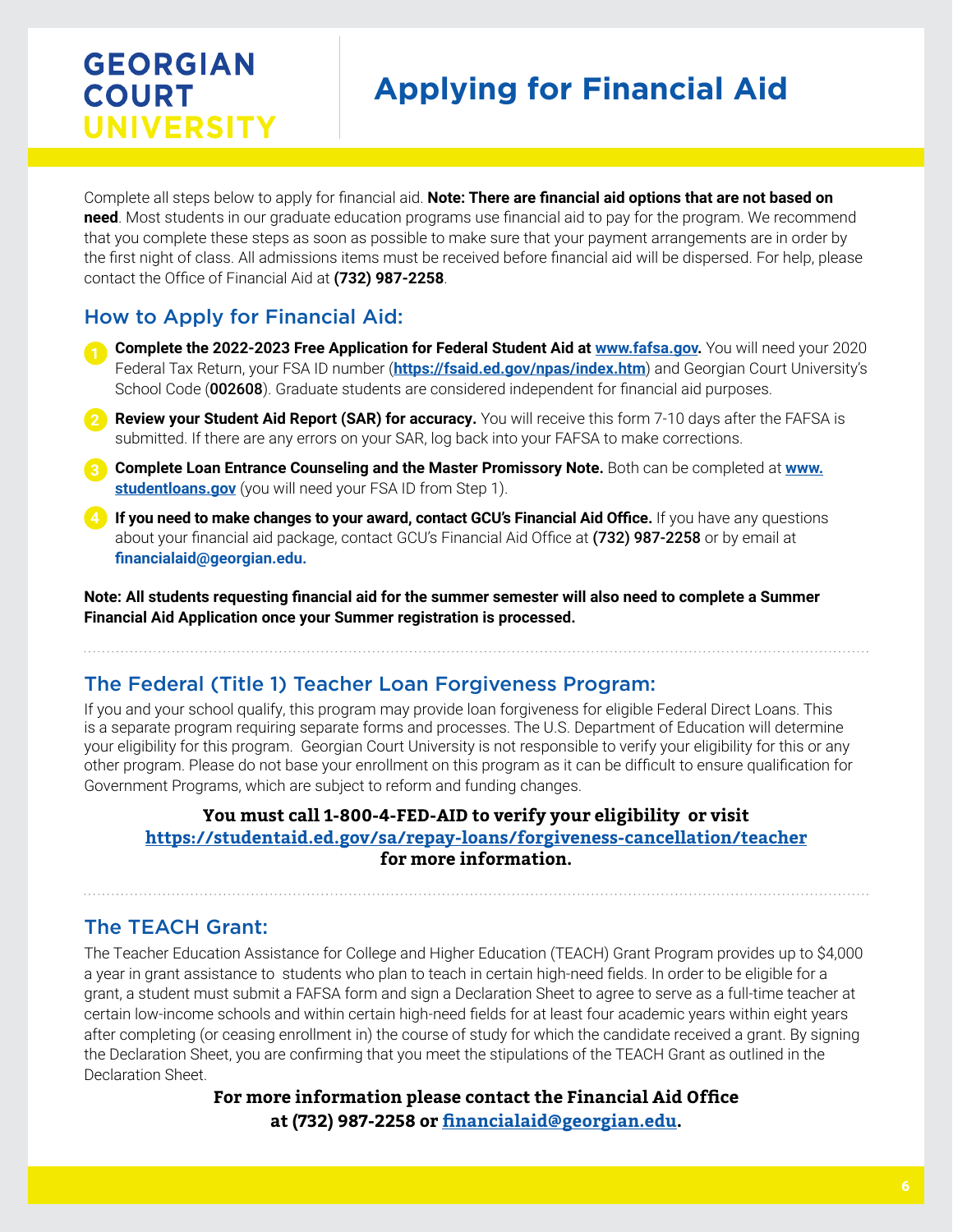# **Payment Plan Details**

## Enrolling in a Monthly Payment Plan:

We offer monthly payment plans for the Fall and Spring semesters. You may view options and register for an account at **[//www.mycollegepaymentplan.com/georgian](http:////www.mycollegepaymentplan.com/georgian)**. The cost to participate in a payment plan is \$52 per semester. The enrollment fee and first payment are due upon registration. Use your anticipated balance on Self-Service to enter your budget for the payment plan.

### **Contact Student Accounts at 732-987-2240 or [studentaccounts@georgian.edu](mailto:studentaccounts%40georgian.edu?subject=) if you are unsure of your anticipated balance.**

### Important Notes:

We will work with students who receive tuition assistance from their employers. Students must submit a letter on company letterhead confirming your eligibility as well as the company's payment policy by the payment due date of every semester. Your portion of the payment is due by the payment due date. Payment from the employer is expected 2-6 weeks after the semester ends. If not paid at the end of 6 weeks, it becomes the student's responsibility.

If your employer offers tuition reimbursement, you must pay your balance in full or be enrolled in our payment plan by the payment due date. Your employer will pay their share of your tuition directly to you. E-mail Student Accounts to request an invoice with a breakdown of costs per-credit to submit for reimbursement.

Anticipated balances (charges minus anticipated aid) are due prior to the start of each semester. Payments can be made online through Self-Service. There is a 2.75% service fee for online debit or credit card payments. There is no service fee for payments made by electronic check (entering account and routing numbers). Payments can also be mailed to:

Georgian Court University Attn: Student Accounts 900 Lakewood Ave Lakewood, NJ 08701

> **Questions? Contact the Office of Student Accounts at (732) 987-2240 or [studentaccounts@georgian.edu](mailto:studentaccounts%40georgian.edu?subject=).**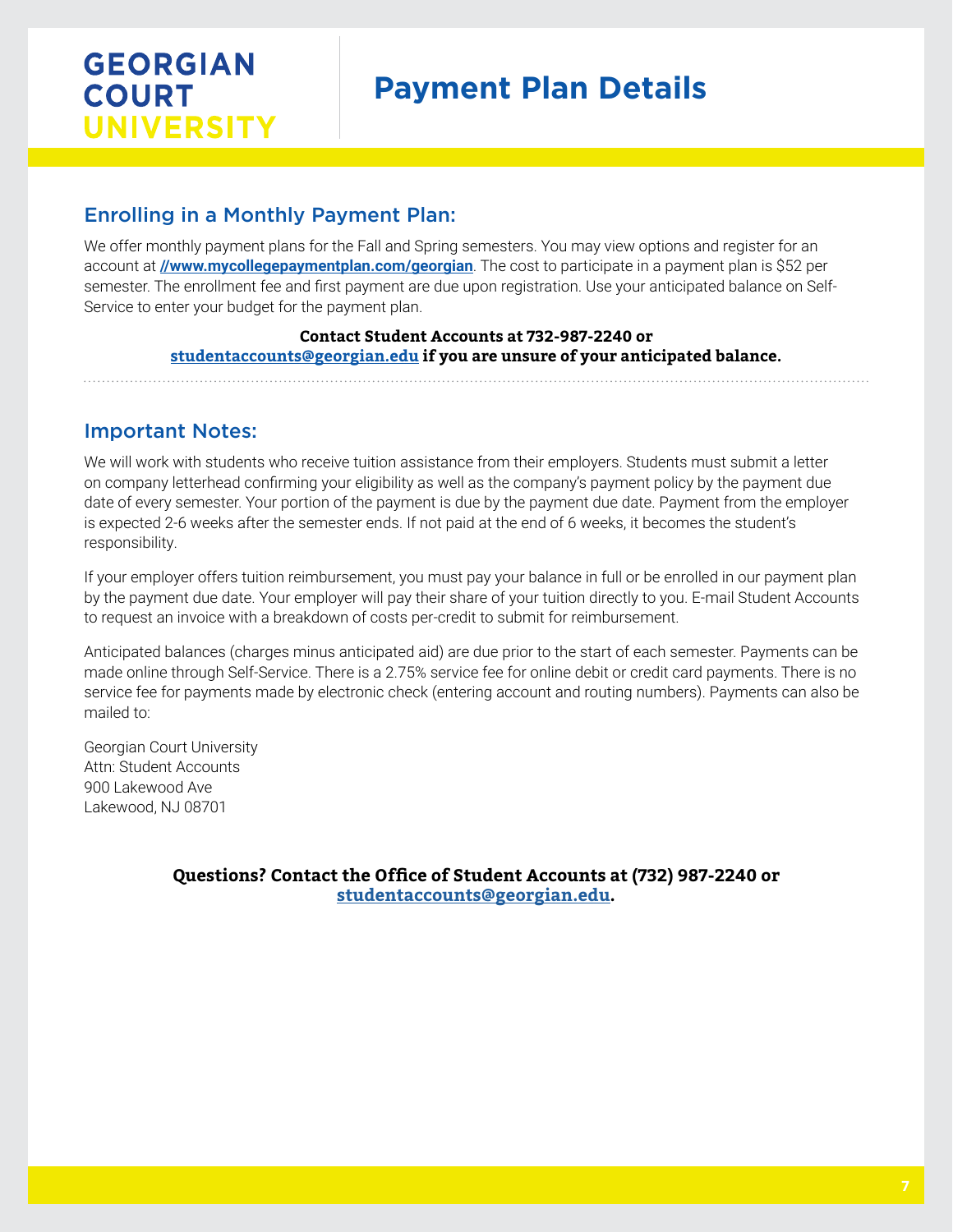# **Transcript Request Process**

Georgian Court University requires official transcripts from all undergraduate and graduate institutions you have attended, either in sealed, signed envelopes, or via electronic submission directly from the Registrar. Follow the steps below to request transcripts from every school you have attended.

### ELECTRONICALLY:

Request to have an Official Electronic Copy of your Transcript sent to our Office of Graduate & Professional Studies at **[gps@georgian.edu](mailto:gps%40georgian.edu?subject=)**.

#### BY MAIL:

*Sealed, official copies should be mailed to:*  **Georgian Court University Attn: Office of Graduate & Professional Studies** 900 Lakewood Ave, Lakewood, NJ 08701

#### **REQUEST OFFICIAL TRANSCRIPTS:**

- **1** Contact the Registrar's office at your previously attended school, either by phone, email, or through your university's website.
- **2** Submit a transcript request following that school's procedure. Many schools have a transcript request form available on their Registrar's website. Most schools will allow you to order transcripts online.

Note: Some colleges and universities charge a small fee for official transcripts. Be sure to enclose your fee with your transcript request to avoid a delay in processing.

- **3** It can often take weeks for a transcript to be sent and received. Please request your transcripts as soon as possible from all schools to avoid any delays in processing your admissions file.
- 4) If your name is different than the name on any of your transcripts, please submit a Name Change/Confirmation Form (built into our website), along with a copy of 2 forms of ID. Please upload these items altogether here: **<https://www.appforms.net/form/NameChangeVerification/index.html>**.



**Note: An admission decision cannot be made until all official, sealed transcripts are received. Unofficial bachelors transcripts must be on file before the start of the program. Maintenance of a minimum of a B, 3.0, academic average is required.**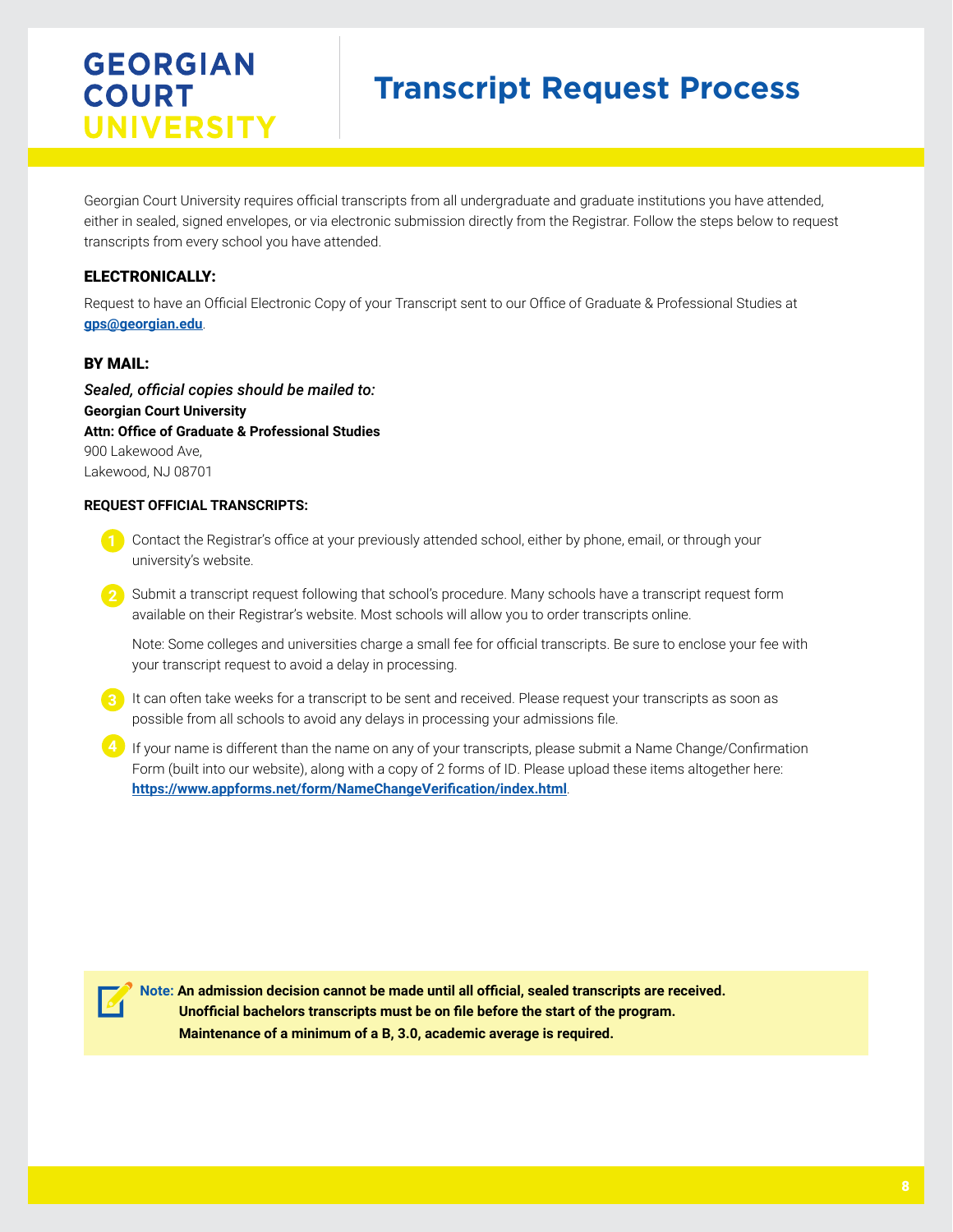# **Verification of Experience Form**

**To the Student:** Please have this Verification of Experience completed by a school or district administrator who can verify that you have completed the required three years of full-time teaching experience. To expedite processing, visit **<http://graduateprogram.org/georgian-court/application-checklist>** to email this form directly to your administrator to complete electronically.

**Printed Name of Student Signature of Student Date**

**Program that you are applying to (This form is only required from candidates for the Administration & Leadership programs listed below):**

- School Supervisor Certification
- **Administration and Leadership Master's with School Supervisor Certification**
- Administration and Leadership Master's with Principal Certification
- п Administration and Leadership Master's with School Administrator Certification
- School Business Administrator Certification

**To the Administrator:** The student named above is a candidate for admission to Georgian Court University's graduate program in Administration and Leadership. This student is requesting that you verify that they have completed the required three years of full-time teaching experience. Please complete the fields below. If you have questions, contact the Graduate Information Office at (848) 222-8078.

#### *This is to certify that the candidate named above has served on a full-time basis in the school district of*

|                          | School District Name                                                                                                                                                                                                                                                |    |                                                            |                              |             |                    | School District City |                   |              | <b>School District State</b> |  |
|--------------------------|---------------------------------------------------------------------------------------------------------------------------------------------------------------------------------------------------------------------------------------------------------------------|----|------------------------------------------------------------|------------------------------|-------------|--------------------|----------------------|-------------------|--------------|------------------------------|--|
| from                     | <b>Employment Start Date</b>                                                                                                                                                                                                                                        | to | Employment End Date or "Present"                           |                              |             | in the position of |                      | Position or Title |              |                              |  |
|                          |                                                                                                                                                                                                                                                                     |    |                                                            |                              |             |                    |                      |                   |              |                              |  |
|                          | Dates of Prior Teaching Experience (if applicable and/or if known):                                                                                                                                                                                                 |    |                                                            |                              |             |                    |                      |                   |              |                              |  |
|                          | School or District where Prior Experience Took Place (if applicable and/or if known):                                                                                                                                                                               |    |                                                            |                              |             |                    |                      |                   |              |                              |  |
|                          |                                                                                                                                                                                                                                                                     |    |                                                            |                              |             |                    |                      |                   |              |                              |  |
|                          | To your knowledge, does the above candidate meet the three year teaching requirement for admission into the Administration and<br>Leadership program? (i.e. Has he or she completed three years of full-time successful teaching after receiving a NJ Instructional |    |                                                            |                              |             |                    |                      |                   |              |                              |  |
|                          |                                                                                                                                                                                                                                                                     |    |                                                            |                              |             |                    |                      |                   |              |                              |  |
|                          |                                                                                                                                                                                                                                                                     |    | Certificate and completing a teacher preparation program?) |                              |             |                    |                      |                   |              |                              |  |
| Yes                      |                                                                                                                                                                                                                                                                     |    |                                                            |                              |             |                    |                      |                   |              |                              |  |
| No                       |                                                                                                                                                                                                                                                                     |    |                                                            |                              |             |                    |                      |                   |              |                              |  |
|                          |                                                                                                                                                                                                                                                                     |    |                                                            |                              |             |                    |                      |                   |              |                              |  |
| <b>Your Printed Name</b> |                                                                                                                                                                                                                                                                     |    |                                                            | <b>Your Title</b>            |             |                    |                      |                   |              |                              |  |
| <b>Your Employer</b>     |                                                                                                                                                                                                                                                                     |    |                                                            | <b>Employer City</b>         |             |                    |                      |                   |              | <b>Employer State</b>        |  |
| <b>Your Signature</b>    |                                                                                                                                                                                                                                                                     |    |                                                            |                              | <b>Date</b> |                    |                      |                   |              |                              |  |
|                          |                                                                                                                                                                                                                                                                     |    |                                                            |                              |             |                    |                      |                   |              |                              |  |
|                          | <b>Georgian Court University</b>                                                                                                                                                                                                                                    |    |                                                            | jalletto@graduateprogram.org |             |                    |                      |                   | 800-504-7618 |                              |  |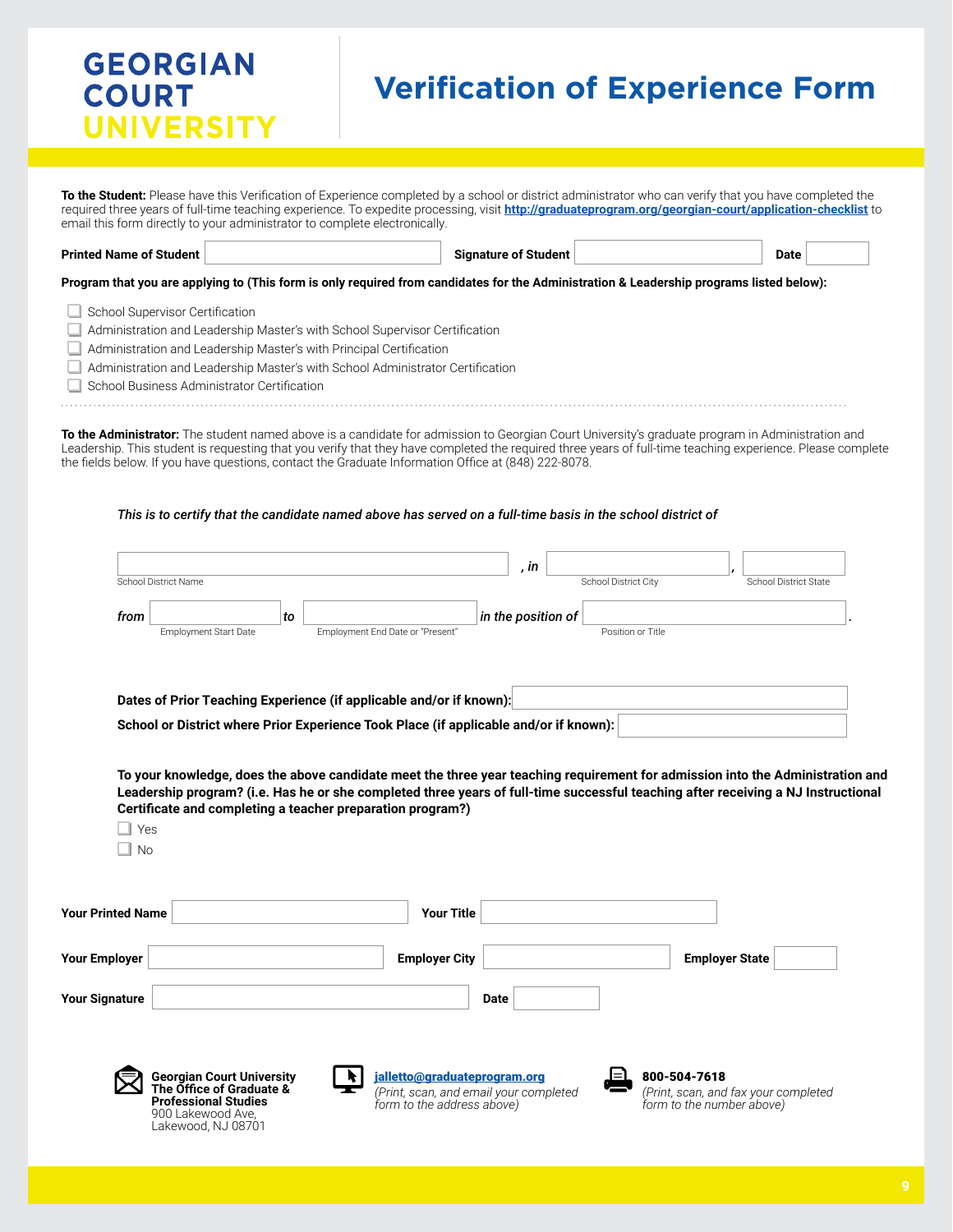# **Student Health Form**

Off-campus students are required to complete a Student Health Form and provide documentation of immunizations before attending class. Failure to comply will result in a hold on your account and inability to access your grades or register for future classes.

To download this form, please visit the **[online checklist](http://www.graduateprogram.org/georgian-court/application-checklist)**, or download the form at **[http://graduateprogram.org/](http://graduateprogram.org/sites/all/pdf/georgian-court/student-health-form.pdf) [sites/all/pdf/georgian-court/student-health-form.pdf](http://graduateprogram.org/sites/all/pdf/georgian-court/student-health-form.pdf)**, and submit by fax to (732) 987-2014.

Georgian Court University requires the following:

- **1** Measles/Mumps/Rubella (MMR): Two doses First dose given after 1968 and on or after 12 months of age; second dose separated at least by 28 days from the first dose or laboratory report indicating positive immunity
- **2** Hepatitis B: (All students enrolling with 12 or more credits) Three doses of vaccine (two doses of adult vaccine in adolescents 11 to 15 years of age)/or laboratory report indicating positive immunity

**For additional information, please contact Georgian Court University's Health Services Center at 732-987-2756 or [healthservices@georgian.edu.](mailto:healthservices%40georgian.edu?subject=)**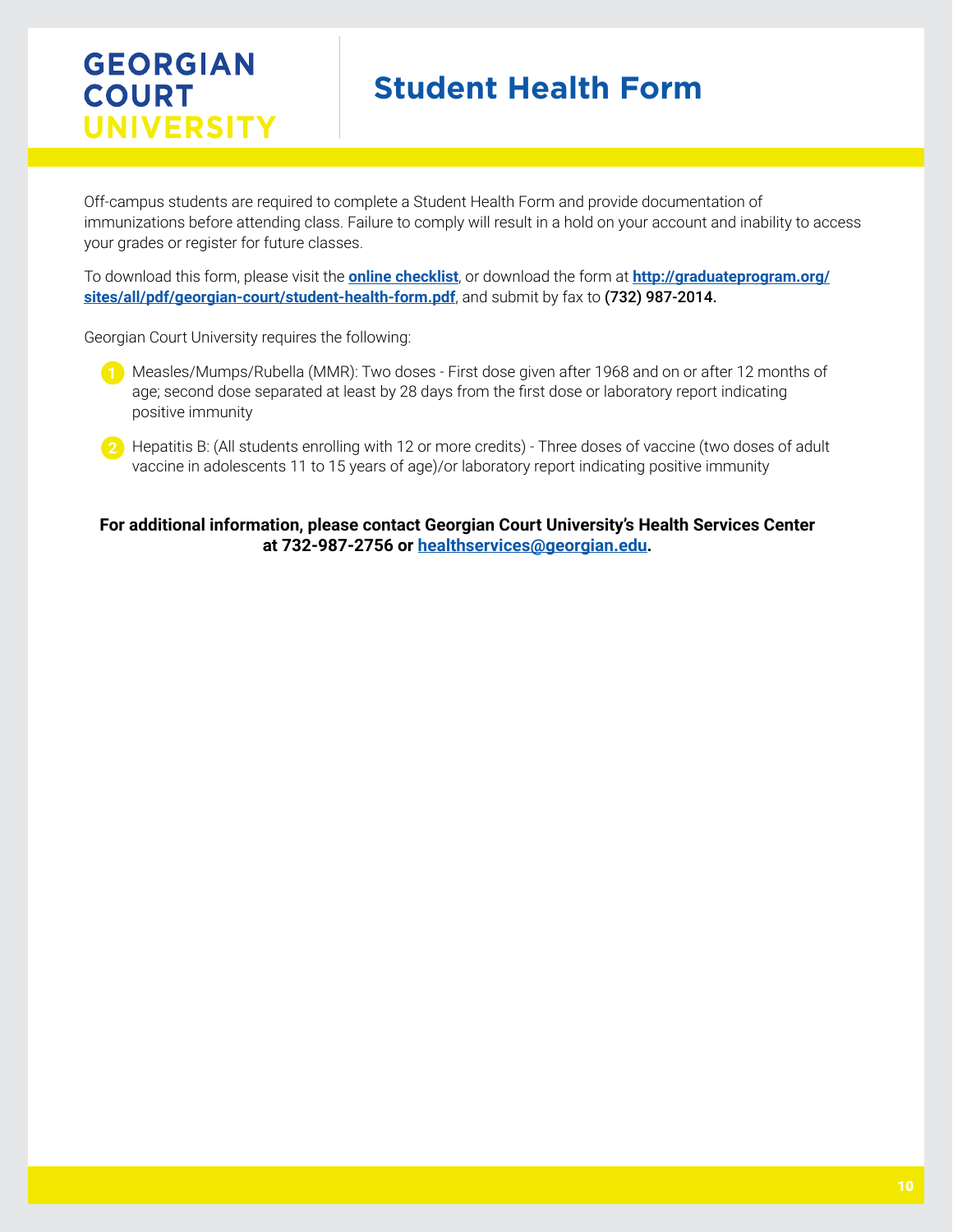

## OFFICE OF THE REGISTRAR Request for Substitution or Waiver of GCU Requirement Student Name: Student ID# REQUESTS APPLICABLE TO GCU DEGREE SEEKING STUDENTS ONLY Major/Program: 1) 2)

| Request Permission for Substitution of GCU Required Course/Program Requirement |               |  |  |  |  |
|--------------------------------------------------------------------------------|---------------|--|--|--|--|
|                                                                                |               |  |  |  |  |
| <b>GCU Requirement:</b>                                                        | Substitution: |  |  |  |  |
|                                                                                |               |  |  |  |  |
| Reason for Substitution:                                                       |               |  |  |  |  |
|                                                                                |               |  |  |  |  |
|                                                                                |               |  |  |  |  |

|                         | Request Permission for Waiver* of Required GCU Course/Program Requirement<br>*approval of waiver does not lower the number of total credits required for the program/degree. |  |
|-------------------------|------------------------------------------------------------------------------------------------------------------------------------------------------------------------------|--|
| <b>GCU Requirement:</b> | <b>Reason for Waiver:</b>                                                                                                                                                    |  |
|                         | <b>Request Permission for Waiver of GCU Academic Policy</b>                                                                                                                  |  |
| <b>GCU Policy:</b>      | <b>Reason for Waiver:</b>                                                                                                                                                    |  |
|                         |                                                                                                                                                                              |  |

*Official academic record will be adjusted when Registrar's Office receives final decision from Associate Provost.*  This form must be submitted with course descriptions or a syllabus for a transfer credit review.

| <b>Recommended by:</b>                          |             |
|-------------------------------------------------|-------------|
| Department/Program Chairperson/Advisor:         | Date:       |
| Registrar Input:                                |             |
| <b>Denied</b><br><b>Approved</b>                | <b>Date</b> |
| Dean of School of requirement:                  |             |
| If denied, reason:                              |             |
| <b>Associate Provost:</b>                       |             |
| <b>OFFICE USE ONLY</b>                          |             |
| Applied for Graduation? Ves - term<br>No (as of | Entered     |
|                                                 | Date        |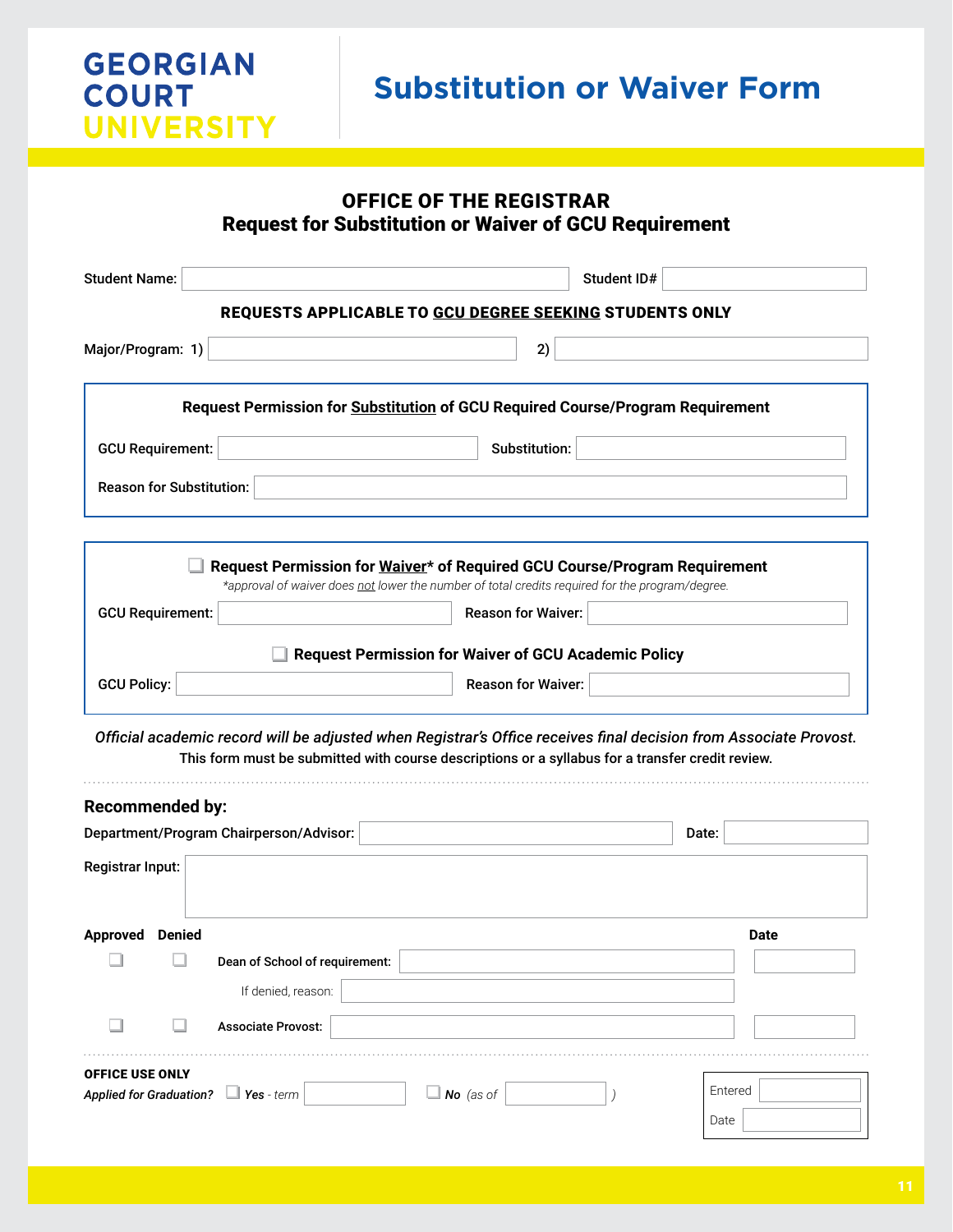## **M.A. in Administration & Leadership**

Leading to: School Supervisor Certification, Principal Certification, School Business Administrator Certification, School Administrator Certification

### **For:**

Certified teachers who wish to develop as leaders and administrators for New Jersey schools in the roles of school principal, school business administrator, school supervisor, or school administrator.

## What you learn:

The 36-credit Administration and Leadership Program (ALP) develops visionary leaders who understand the factors that sustain a school culture and instructional program conducive to learning and growth. It also provides the administrative know-how, best practices, and theoretical foundation to plan strategically, respond to issues effectively, and manage complex school organizations with integrity and efficiency. The program also aids candidates' understanding of the social, legal, economic, cultural, and political context of schools and their ability to collaborate with professional staff, families, agencies, and others to achieve common goals on behalf of students. Program emphasis is on evidence-based decision making to improve instruction and student learning outcomes. The program is aligned with the New Jersey Professional Standards for School Leaders and to the Interstate School Leaders Licensure Consortium (ISLLC)

Georgian Court's programs in Administration and Leadership were designed to enable candidates to meet state certification requirements and program objectives linked to standards of practice. Each course includes one or more performance assessments or artifacts that link to these expectations. They balance theory and practice by requiring candidates to apply what they are learning to resolve prototypical issues and to practice skills needed for effective administration. As candidates progress through their programs, artifacts are archived in an e-portfolio allowing candidates to self-assess and monitor their own professional development as well as presenting their work product for review and evaluation by their faculty and mentors. The e-portfolio also includes reflections, journals, and both independent and collaborative responses. It promotes the career-critical skills of analysis and reflection, and a disposition toward lifelong learning. By the end of the program, candidates have amassed a substantial body of evidence that they have met Georgian Court's standards and those of the New Jersey Professional Standards for School Leaders (NJPSSL) and to the Interstate School Leaders Licensure Consortium (ISLLC).

The 300-hour internship is a two-part capstone experience in the Master'ss of Arts in Administration and Leadership Program during which candidates apply leadership and management knowledge and skills learned in the program to the practice of educational administration. Candidates prepare a reflective written, culminating report and a portfolio describing their internship experience. The report, portfolio, and preparation process are described in the program's Guidelines for the Internship. Candidates are guided through the internship by assigned university professors and by local school district administrators and supervisors. The course is aligned with the Interstate School Leaders Licensure Consortium Standards (ISLLC) and the New Jersey Standards for School Leaders. Candidates earn 6 graduate credits over the two semester period of the internship.

Building on the 300 hour internship experience required for principal certification, the student will complete an additional 150 hour internship under the guidance of a qualified Georgian Court University professor and an administrator currently serving in a role requiring School Administrator certification. The focus of the internship will be on district level operations, school budget and finances, curriculum development, board of education relationships, funded programs, school law and senior leadership. The student will complete a journal documenting internship experiences and required hours. The course is aligned with the New Jersey Professional Standards for School Leaders. Prerequisite: Eligibility for Certification as a Principal in New Jersey.

## **How you learn:**

This is a cohort program. The entire program is laid out in advance. Students finish 1, 3-credit course every 7.5 weeks. Cohort courses run during the fall, spring, and summer semesters. Online activities may include assignments, materials, discussion threads, assessments, and group activities done electronically.

## **Career Outcomes:**

The program leads to the award of a Master's of Arts in Administration and Leadership. Candidates who possess a valid New Jersey instructional certificate and three years of qualified teaching experience may also earn School Supervisor certification. Students who complete the appropriate course sequence and the accompanying Praxis II exam will earn Certificates of Eligibility with Advanced Standing as Principal, School Administrator, and/or Business Administrator depending on the student's chosen sequence. In order to receive certification at the end of the program, candidates must provide verification of successful full time classroom teaching experience before Georgian Court University can recommend a candidate for NJDOE certification. 3 years of experience are required for School Supervisor certification, 5 years of experience are required for Principal or School Administrator certification.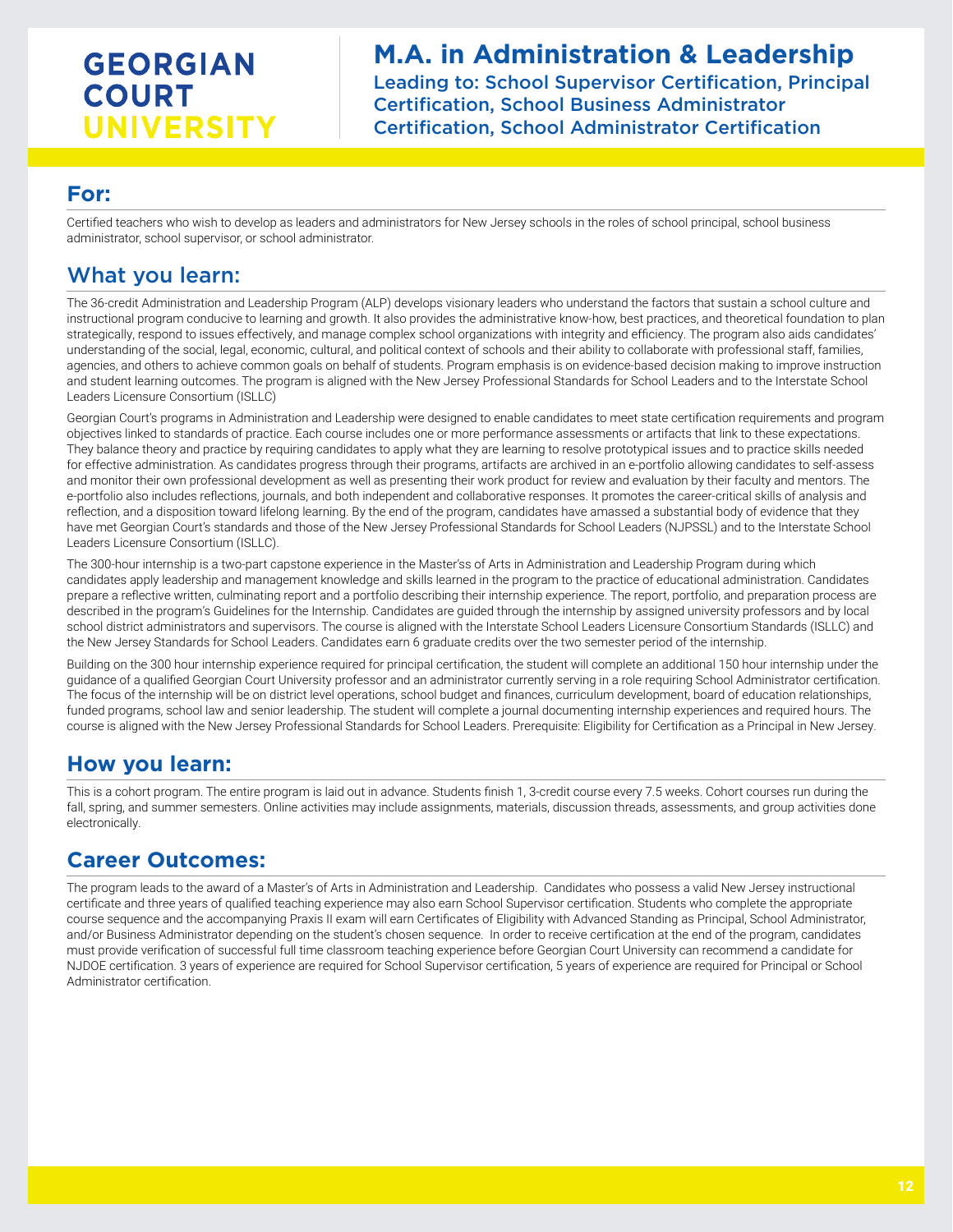## **M.A. in Administration & Leadership**

Leading to: School Supervisor Certification, Principal Certification, School Business Administrator Certification, School Administrator Certification

### **Degree Requirements:**

#### M.A. in Administration & Leadership (Leading to Principal, School Supervisor)

| <b>Course</b> | <b>Course Name</b>                                                 | <b>Hours</b> |
|---------------|--------------------------------------------------------------------|--------------|
| EDC5010       | Curricular Leadership for the Inclusive Schools                    | З            |
| EDC5102       | Supervision of Instruction in Inclusive Schools                    | 3            |
| EDC5013       | Curricular Leadership & Management for Diverse & Inclusive Schools | 3            |
| EDC6401       | Supervision & Leadership of Instruction & Learning                 | 3            |
| EDC6101       | Organizational Leadership Theory in the Inclusive Schools          | 3            |
| EDC5014       | Methods of Research for Leaders in Inclusive Schools               | 3            |
| EDC5101       | School Law                                                         | 3            |
| EDC6102       | Organizational Leadership Practice in the Inclusive School         | 3            |
| EDC6103       | Data-based Strategies for Decision Making                          | 3            |
| EDC6104       | Financial Management                                               | 3            |
| EDC6090-1     | Internship in Administration & Leadership I & II                   | 6            |
|               | <b>Total</b>                                                       | 36           |

*To obtain the M.A. in Administration & Leadership with the School Administrator Certificate, you will need to complete all the courses for the M.A. in Administration & Leadership as well as the course listed below.*

| <b>Course</b> | <b>Course Name</b>                            | <b>Hours</b>                           |
|---------------|-----------------------------------------------|----------------------------------------|
| EDC6094       | Internship in Administration & Leadership III | 150 hours or 3 credit hours/1 semester |

### School Business Administrator Certificate

| <b>Course</b> | <b>Course Name</b>                                         | <b>Hours</b> |
|---------------|------------------------------------------------------------|--------------|
| AC501         | Survey of Accounting                                       |              |
| EC501         | Economic Survey                                            |              |
| EDC5101       | School Law                                                 | 3            |
| EDC6101       | Organizational Leadership Theory in the Inclusive School   |              |
| EDC6102       | Organizational Leadership Practice in the Inclusive School |              |
| EDC6104       | Financial Management                                       | 3            |
|               | <b>Post-Master's's Business Administration Program</b>     | 18           |

### Post-Master's School Supervisor Program (School Supervisor Certification Only)

School Supervisors are key school or district professionals who work with instructional personnel on issues of curriculum, instruction, and the development of the instructional staff. Individuals with this endorsement may also be appointed as an assistant superintendent with responsibilities for curriculum and/or instruction. The program's focus is the development of 21st century curricular leadership skills for the inclusive school and district.

| <b>Course</b> | <b>Course Name</b>                                                 | <b>Hours</b> |
|---------------|--------------------------------------------------------------------|--------------|
| EDC5010       | Curricular Leadership for the Inclusive School                     |              |
| EDC5102       | Supervision of Instruction in Inclusive Schools                    |              |
| EDC5013       | Curricular Leadership & Management for Diverse & Inclusive Schools |              |
| EDC6401       | Supervision & Leadership of Instruction & Learning                 |              |
|               | <b>Total</b>                                                       |              |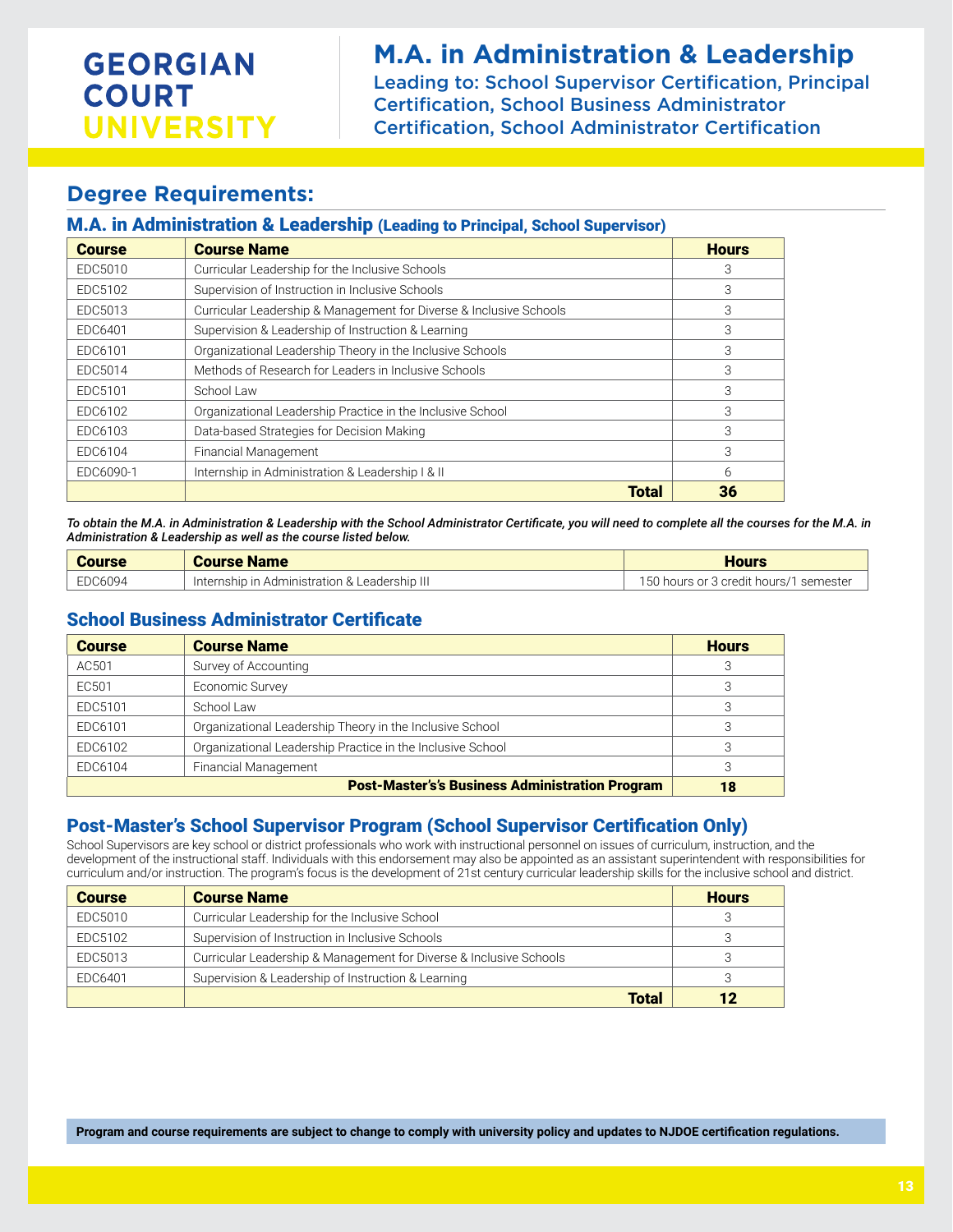## **MED: English as a Second Language & Bilingual/Bicultural Education**

### **For:**

Teachers who wish to provide instruction in English to students whose native language is not English and to support these English language learners in mastering the content designated in the Student Learning Standards (NJSLS).

### **What you learn:**

The ESL/Bilingual Education programs reflect the national Teachers of English to Speakers of other Languages (TESOL) standards, the New Jersey Professional Standards for Teachers (NJPST), and the Interstate Teacher Assessment and Support Consortium (InTasc) standards. The 12-credit Bilingual/Bicultural Education program prepares candidates for a Bilingual/Bicultural Endorsement. The 15-credit ESL program leads to eligibility for New Jersey instructional certification as a Teacher of English as a Second Language. An additional 15 credits are needed beyond the ESL coursework to qualify for a Master's of Education degree, including the successful completion of an applied thesis project."

## **How you learn:**

This is a cohort program. The entire program is laid out in advance. Students finish 1, 3-credit course every 7.5 weeks. Cohort courses run during the fall, spring, and summer semesters. Online activities may include assignments, materials, discussion threads, assessments, and group activities done electronically.

## **Career Outcomes:**

Upon completion of the first 15 credit-hours of the certification program, candidates will be eligible for New Jersey instructional certification as a Teacher of English as a Second Language. In addition, candidates who complete 12 of the 15 credits and pass oral and written proficiency examinations in English and another language are eligible for NJ Bilingual Education Endorsement. Upon completion of the full program outlined below, students will have earned an MED and be eligible for New Jersey instructional certification as a Teacher of English as a Second Language.

## **Degree Requirements:**

| <b>Course</b>                                                    | <b>Course Name</b>                                                 | <b>Hours</b> |  |
|------------------------------------------------------------------|--------------------------------------------------------------------|--------------|--|
| <b>Courses Required for Bilingual Education Endorsement Only</b> |                                                                    |              |  |
| EDC5021                                                          | Second Language Acquisition                                        | 3            |  |
| <b>EDC5026</b>                                                   | Phonology and Structure of American English                        | 3            |  |
| <b>EDC5022</b>                                                   | Methods and Practice of Teaching ESL through the Content Areas     | 3            |  |
| EDC5027                                                          | Literacy Skills for the Second Language Learners                   | 3            |  |
|                                                                  | <b>Total Credit Hours for Bilingual Education Endorsement Only</b> | 12           |  |
| <b>Courses Required for ESL Certification Only</b>               |                                                                    |              |  |
| EDC5021                                                          | Second Language Acquisition                                        | 3            |  |
| EDC5023                                                          | Historical and Cultural Backgrounds of English Language Learners   | 3            |  |
| EDC5026                                                          | Phonology and Structure of American English                        | 3            |  |
| EDC5022                                                          | Methods and Practice of Teaching ESL through the Content Areas     | 3            |  |
| EDC5027                                                          | Literacy Skills for the Second Language Learners                   | 3            |  |
|                                                                  | <b>Total Credit Hours for ESL Certification Only</b>               | 15           |  |
| <b>Courses Required to continue on for MED</b>                   |                                                                    |              |  |
| EDC5014                                                          | Methods of Research for Leaders in Inclusive Schools               | 3            |  |
| EDC6095                                                          | Project: Applied Thesis I                                          | 3            |  |
| EDC5024                                                          | Second Language Education Curriculum                               | 3            |  |
| <b>EDC6099</b>                                                   | Project: Applied Thesis II                                         | 3            |  |
| EDC5002                                                          | Diversity in Inclusive Education                                   | 3            |  |
|                                                                  | <b>Total Credit Hours for MED</b>                                  | 30           |  |

**Program and course requirements are subject to change to comply with university policy and updates to NJDOE certification regulations. Candidates must pass the Oral Proficiency Interview (OPI) and Written Proficiency Test (WPT) in English (and a second language if pursuing the Bilingual Ed Endorsement).**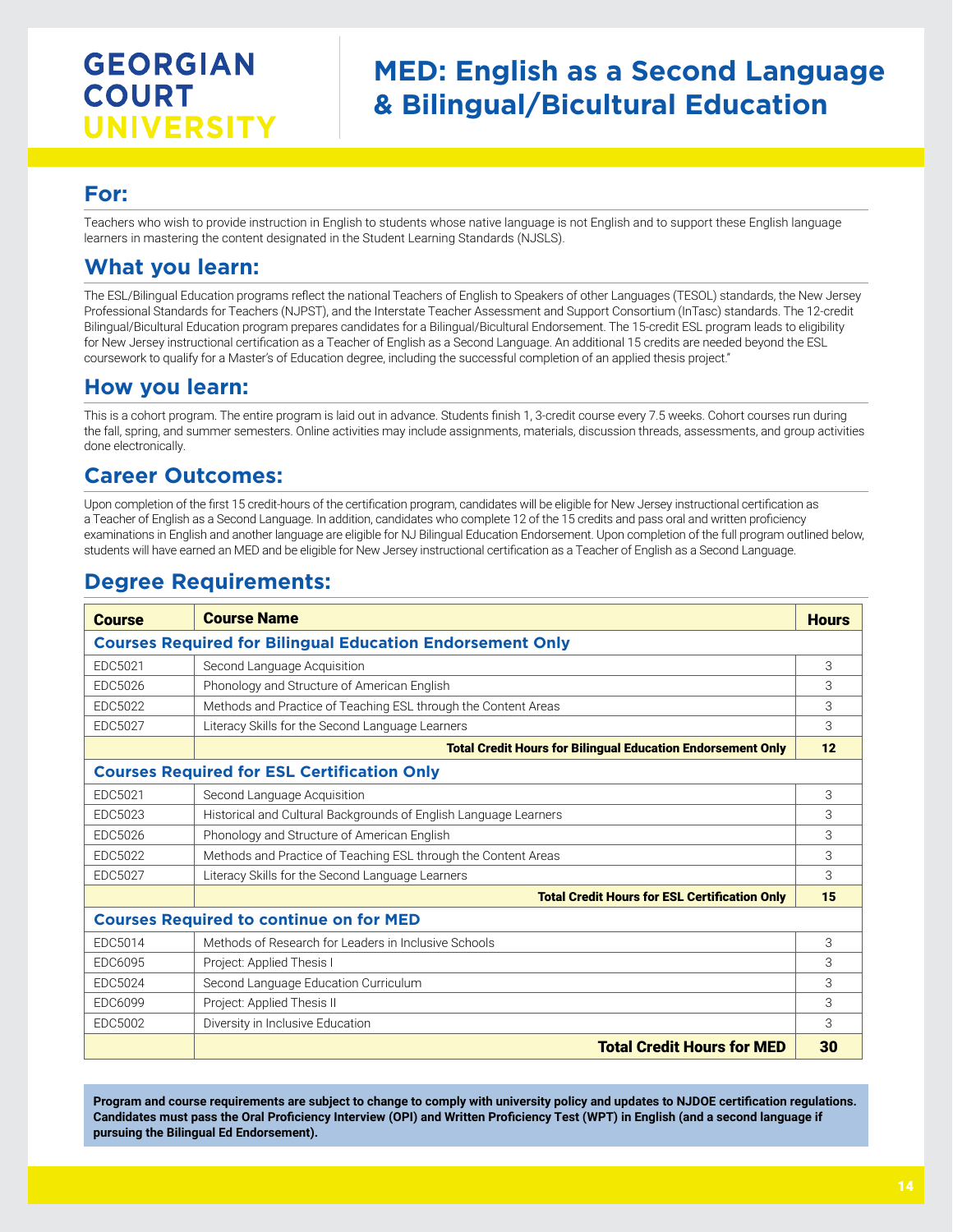## **MED: Teacher of Students with Disabilities (TOSD)**

### **For:**

Certified general education teachers who wish to teach students with disabilities in inclusion and special education settings.

### **What you learn:**

The program is aligned with the standards of the Council for Exceptional Children and the New Jersey Professional Standards for Teachers (NJPST) and Interstate Teacher Assessment and Support Consortium (InTASC) standards. The 21-credit graduate program leads to eligibility for endorsement as a Teacher of Students with Disabilities (TOSD) in the level and for the subject(s) of the instructional certificate. An additional 15 credits are needed to qualify for a Master of Education degree, including the successful completion of an applied thesis . The Teacher of Students with Disabilities Endorsement Program was revised to meet current New Jersey Department of Education regulations and enhance the preparation of special educators in the area of Autism.

### **How you learn:**

This is a cohort program. The entire program is laid out in advance. Students finish 1, 3-credit course every 7.5 weeks. Cohort courses run during the fall, spring, and summer semesters. Online activities may include assignments, materials, discussion threads, assessments, and group activities done electronically.

## **Career Outcomes:**

Upon completion of the first 21 credit-hours of the graduate program, students will be eligible for NJ endorsement as a Teacher of Students with Disabilities. Upon completion of the full program outlined below, students will have earned an Master's of Education and be eligible for NJ endorsement as a Teacher of Students with Disabilities.

### **Degree Requirements:**

| <b>Course</b>                                  | <b>Course Name</b>                                                                    | <b>Hours</b> |
|------------------------------------------------|---------------------------------------------------------------------------------------|--------------|
|                                                |                                                                                       |              |
|                                                | <b>Courses required for TOSD Certification only</b>                                   |              |
| EDC5030                                        | Educating Students with Disabilities in their Least Restrictive Environment           | 3            |
| EDC5031                                        | Curriculum Planning, Accommodations, and Modifications for Students with Disabilities | 3            |
| EDC5032                                        | Community Services for Students at Risk and with Exceptionalities                     | 3            |
| EDC5034                                        | Understanding Learning Disabilities                                                   | 3            |
| EDC5037                                        | Psychological & Educational Assessment of Students with Disabilities                  | 3            |
| EDC5302                                        | Strategies for Teaching Students with Autism & Developmental Disabilities             | 3            |
| EDC5303                                        | Social Communication Interventions for Students with Autism Spectrum Disorders        | 3            |
|                                                | <b>Total Credit Hours for TOSD Certification</b>                                      | 21           |
| <b>Courses required to continue on for MED</b> |                                                                                       |              |
| EDC5304                                        | Assessment and Curricular Interventions for Autism Spectrum Disorders                 | 3            |
| EDC5305                                        | Interventions and Supports for Level 1 Characteristics of Autism Spectrum Disorder    | 3            |
| EDC5014                                        | Methods of Research for Leaders in Inclusive Schools                                  | 3            |
| EDC6095                                        | Project Applied Thesis I                                                              | 3            |
| EDC6099                                        | Project Applied Thesis II                                                             | 3            |
|                                                | <b>Total Credit Hours for MED</b>                                                     | 36           |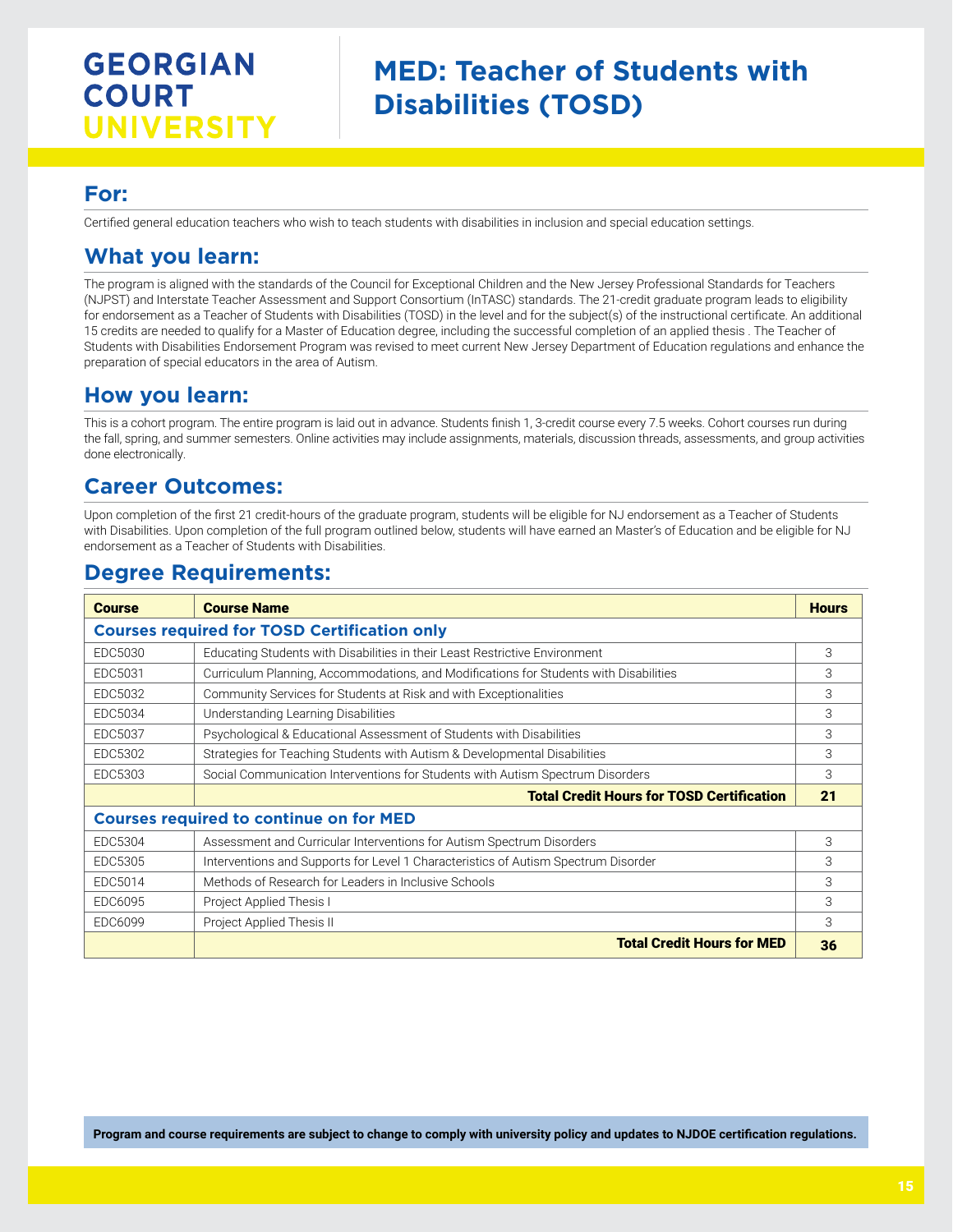## **MED: Reading/Literacy Specialization**

### **For:**

Certified teachers who wish to become reading specialists or literacy coaches, and use their expertise in reading and writing in their classrooms or as a director or coach in a reading/literacy program in a school or district.

## **What you learn:**

Based on the standards of the International Literacy Association (ILA) for Reading Professionals, current standards for English Language Arts Literacy (ELAL), and the New Jersey Professional Standards for Teachers (NJPST), the program builds expertise through courses in the theories and processes of reading and writing, diagnosis and remediation, assessment, best practice literacy instruction strategies, program evaluation, coaching techniques, and a practicum. These provide experiences for candidates to work with a variety of approaches and strategies and design, select, and use standard and alternate instruction, assessment, and coaching techniques that fit the needs of diverse students and educators. All courses include a keystone assessment/artifact that demonstrates the accomplishment of course goals and the integration of acquired knowledge and skills. As candidates progress toward program completion, their course artifacts are archived in an electronic or e-portfolio and monitored by program faculty to ensure compliance with the New Jersey Department of Education's standards for novice Reading Specialists. By the end of the program, candidates have amassed a substantial body of evidence that they have met Georgian Court's and the state's standards for novice Reading Specialists.

### **How you learn:**

This is a cohort program. The entire program is laid out in advance. Students finish 1, 3-credit course every 7.5 weeks. Cohort courses run during the fall, spring, and summer semesters. Online activities may include assignments, materials, discussion threads, assessments, and group activities done electronically.

### **Career Outcomes:**

Upon completion of this program, students will have earned an MED Reading/Literacy Specialization. Program completers with two years full time teaching experience will also be eligible for NJ educational services certification as a Reading Specialist. In order to receive certification at the end of the program, candidates must provide verification of at least two years of full time classroom teaching experience before Georgian Court University can recommend a candidate for NJDOE certification as a Reading Specialist.

### **Reading Specialist Certificate Option:**

If you already hold a Masters degree, we may have the option for you to take the remaining coursework you need to obtain a Reading Specialist Certificate. While we do not offer a state approved Reading Specialist program, our coursework is state approved. Coursework will vary based on what you have already completed. To find out what courses you need, obtain an evaluation with the NJ Department of Education. Contact the Office of Evaluation at 609-376-3974 or **[Educatorevaluation@doe.nj.gov](mailto:Educatorevaluation%40doe.nj.gov?subject=)**, or Licensing Office at **[RLicensing.Requests@doe.nj.gov](mailto:%20RLicensing.Requests%40doe.nj.gov?subject=)** or 609-292- 2070. Once you obtain an evaluation with the state, we can work with you to determine when you can take those courses with GCU.

## **Degree Requirements:**

| <b>Course</b> | <b>Course Name</b>                                                     | <b>Hours</b> |
|---------------|------------------------------------------------------------------------|--------------|
| EDC5201       | Nature of the Reading Process                                          | 3            |
| EDC5202       | Literature for Children & Youth                                        | 3            |
| EDC5203       | Reading and Writing in the Content Areas                               | 3            |
| EDC5034       | Introduction to Learning Disabilities                                  | 3            |
| EDC5204       | Articulation, Supervision & Evaluation of Reading Programs             | 3            |
| EDC5027       | Literacy for Second Language Learners                                  | 3            |
| EDC6201       | Assessment and Diagnosis of Reading Problems                           | 3            |
| EDC6202       | Research Based Techniques for the Correction of Reading Problems       | 3            |
| EDC6084       | Reading Practicum (completed over an entire semester)                  | 3            |
| EDC5001       | Philosophical & Psychological Foundations of Inclusive Education       | 3            |
| EDC5014       | Methods of Research for Leaders in Inclusive Schools                   | 3            |
|               | <b>Total Credit Hours for MED with Reading/Literacy Specialization</b> | 33           |

**Program and course requirements are subject to change to comply with university policy and updates to NJDOE certification regulations. Program completers who meet the requirements for NJ Department of Education NJ Reading Specialist Certificate apply through GCU's School of Education. This application requires documentation of HIB training and the completion of a GCU School of Education form by a school administrator to verify at least two years of full time classroom teaching experience.**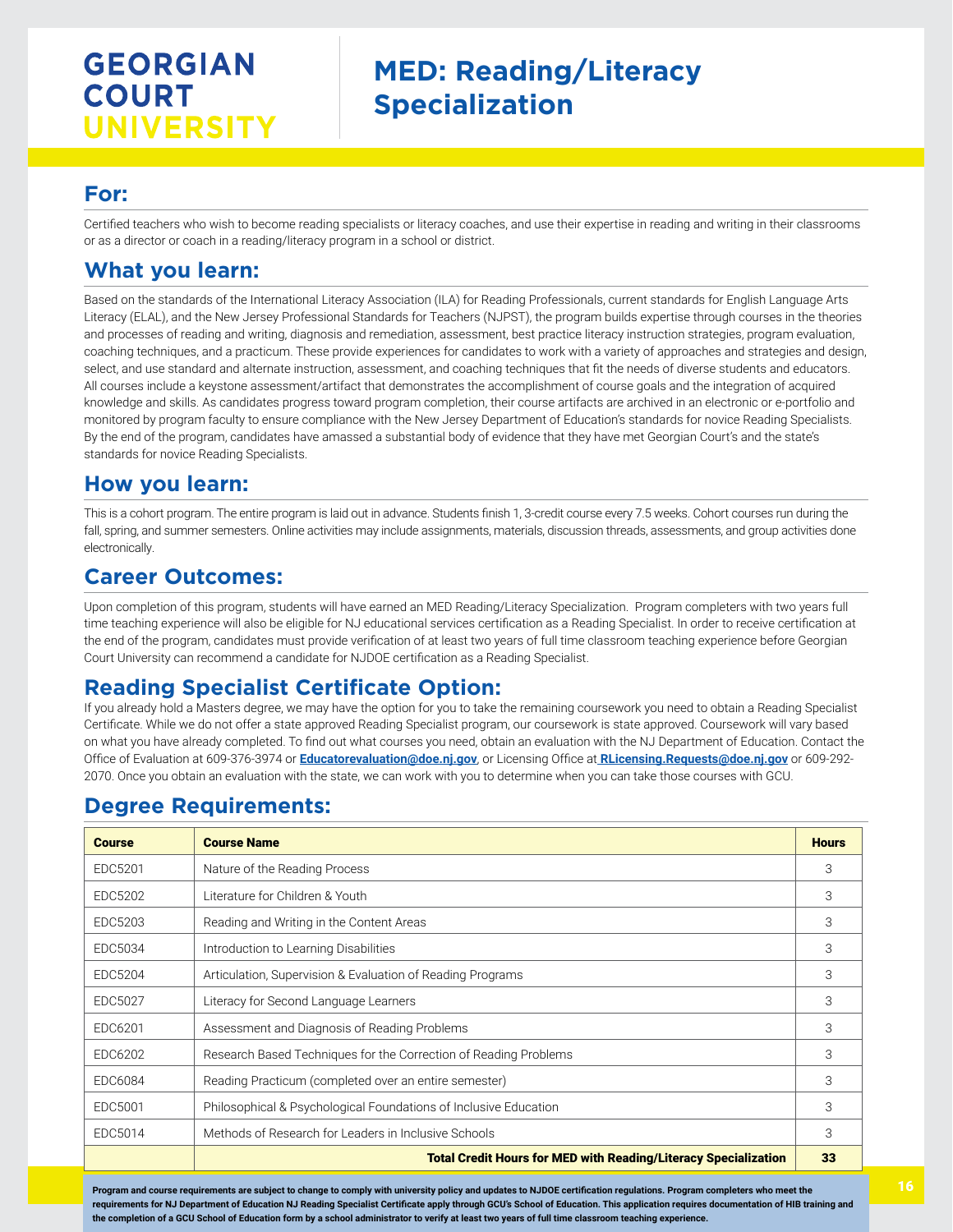## **MED: Autism Spectrum Disorders Certification**

## **For:**

For individuals with a personal or professional interest in autism disorders (parents, advocates, service providers, and others).

## **What you learn:**

The Autism Spectrum Disorders program gives you an in-depth study of the range of the disorder along with insight on intervention methods. The 15-credit program leads to eligibility for the Autism Spectrum Disorders Endorsement. An additional 21 credits are needed to qualify for a Master's of Education degree, including the completion of a successful applied thesis.

### **How you learn:**

This is a cohort program. The entire program is laid out in advance. Students finish 1, 3-credit course every 7.5 weeks. Cohort courses run during the fall, spring, and summer semesters. Online activities may include assignments, materials, discussion threads, assessments, and group activities done electronically.

### **Career Outcomes:**

Upon completion of the first 15 credit-hours of the graduate program, students will be eligible for the GCU Autism Spectrum Disorders Certificate. Upon completion of the full program outlined below, students will have earned an Master's of Education.

## **Degree Requirements:**

| <b>Course</b>                                  | <b>Course Name</b>                                                                     | <b>Hours</b> |  |  |
|------------------------------------------------|----------------------------------------------------------------------------------------|--------------|--|--|
|                                                | <b>Courses required for Autism Endorsement only</b>                                    |              |  |  |
| EDC5301                                        | Nature & Needs of Individuals with Autism & PDD                                        | 3            |  |  |
| EDC5302                                        | Strategies for Teaching Students with Autism & Developmental Disabilities              | 3            |  |  |
| EDC5303                                        | Communication & Social Skills Intervention for Students with Autism Spectrum Disorders | 3            |  |  |
| EDC5304                                        | Assessment & Curricular Interventions for Autism Spectrum Disorders                    | 3            |  |  |
| EDC5305                                        | Interventions & Supports for Level 1 Characteristics of Autism Spectrum Disorder       | 3            |  |  |
|                                                | <b>Total Credit Hours for Autism Endorsement</b>                                       | 15           |  |  |
| <b>Courses required to continue on for MED</b> |                                                                                        |              |  |  |
| EDC5001                                        | Philosophical & Psychological Foundations of Inclusive Education                       | 3            |  |  |
| EDC5002                                        | Diversity in Inclusive Education                                                       | 3            |  |  |
| EDC5010                                        | Curricular Leadership for the Inclusive School                                         | 3            |  |  |
| EDC5014                                        | Methods of Research for Leaders in Inclusive School                                    | 3            |  |  |
| EDC5158                                        | Instructional Technology in an Inclusive Setting                                       | 3            |  |  |
| EDC6095                                        | Project Applied Thesis I                                                               | 3            |  |  |
| EDC6099                                        | Project Applied Thesis II                                                              | 3            |  |  |
|                                                | <b>Total Credit Hours for MED</b>                                                      | 36           |  |  |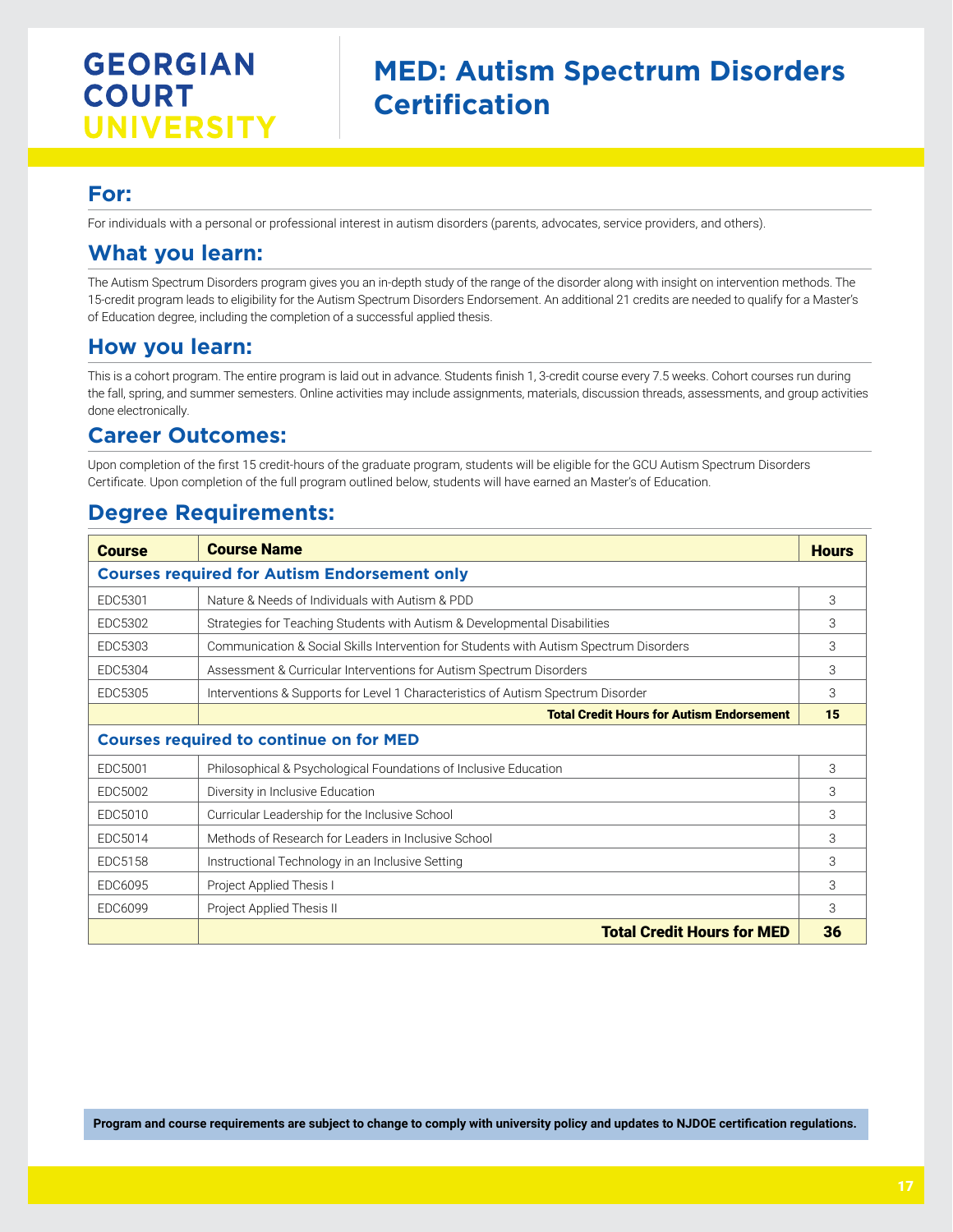### **For:**

For individuals with a personal or professional interest in school counseling.

### **What you learn:**

Become a school counselor who assists students, families, the school community, and the community as a whole. This 48-credit MED degree program delves into the theories of counseling and child development as well as intervention methods and includes substantial internship time.

### **How you learn:**

This is cohort program. The entire program is laid out in advance. Students finish 1, 3-credit course every 7.5 weeks. Cohort courses run during the fall, spring, and summer semesters. Online activities may include assignments, materials, discussion threads, assessments, and group activities done electronically.

### **Career Outcomes:**

Upon completion of the 48-credit program, students will be eligible for NJ certification as a School Counselor will have earned a Masters of Education degree.

### **Degree Requirements:**

| <b>Course</b> | <b>Course Name</b>                      | <b>Hours</b> |
|---------------|-----------------------------------------|--------------|
| EDC5001       | Philo & Psych Found of Incl Ed          | 3            |
| EDC6301       | Foundations of School Counseling        | 3            |
| EDC5032       | Comm Serv for Stdts at-Risk & w/ Except | 3            |
| EDC5038       | Psychology of the Exceptional Child     | 3            |
| EDC6302       | Theory & Procedures of Counseling       | 3            |
| EDC5040       | <b>Counseling Diverse Populations</b>   | 3            |
| EDC5158       | Instr Technology for Incl Education     | 3            |
| EDC6303       | Counseling & Interview Techniques       | 3            |
| EDC5014       | Methods of Res for Leaders in Incl Sch  | 3            |
| EDC5010       | Curr Leadership for the Incl Sch        | 3            |
| EDC5037       | Psych & Ed Assess of Studnts w/Disabl   | 3            |
| EDC6304       | Career Counseling & Development         | 3            |
| EDC6305       | School Counseling Seminar I             | 3            |
| EDC6306       | School Counseling Seminar II            | 3            |
| EDC6092       | School Counseling Internship I          | 3            |
| EDC6093       | School Counseling Internship II         | 3            |
|               | <b>Total Credit Hours for MED</b>       | 48           |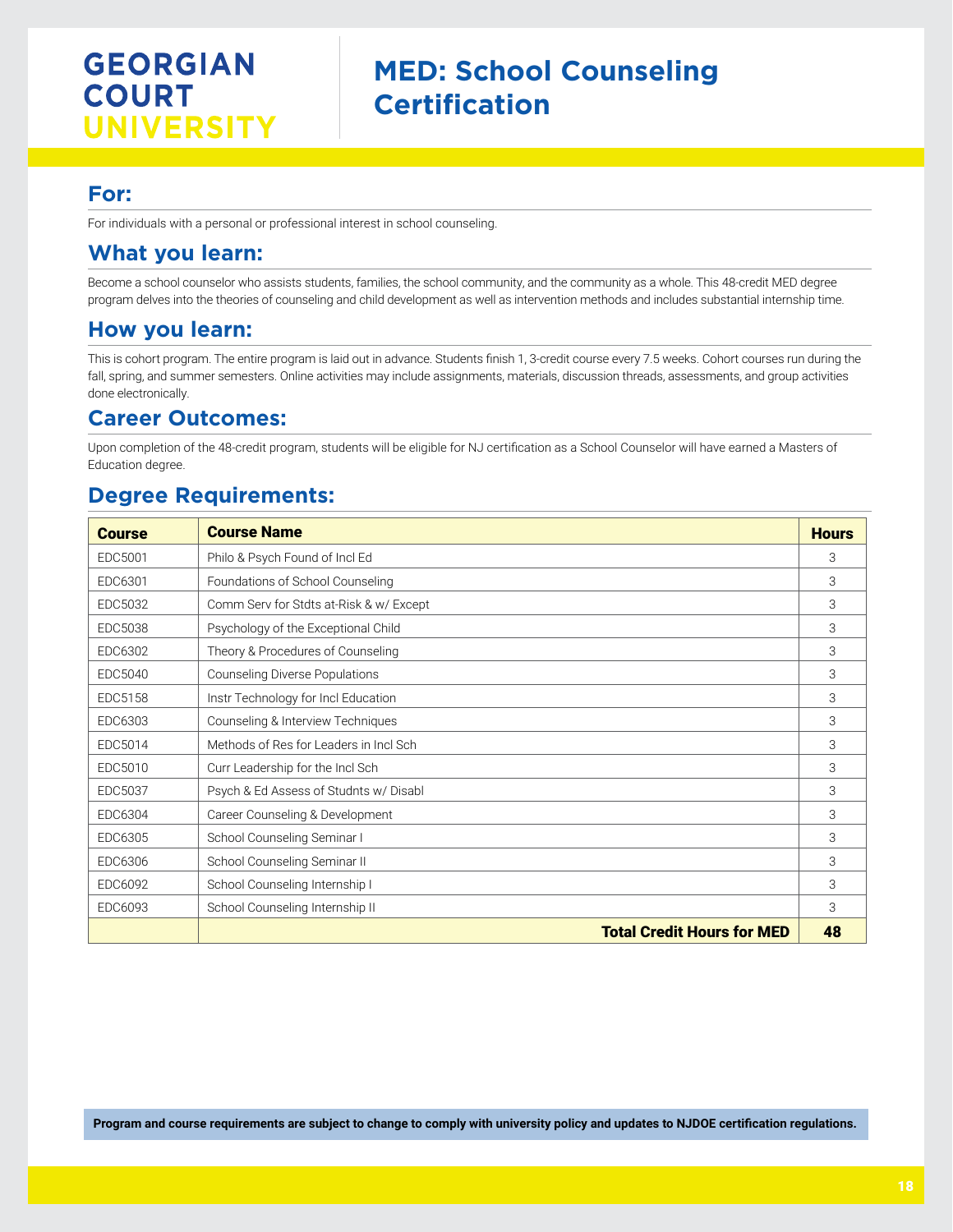# **Important Information**

#### **Thank you for your interest in Georgian Court University!**

#### About the Georgian Court University School of Education

Preparing candidates to teach or work effectively with "all students," is a common element of schools of education. At Georgian Court University, we take this statement seriously. Over the past several years, the number of students in the United States schools eligible for special education and related services has increased. According to the National Center for Education Statistics, the nationwide classification rate is approximately 13%. New Jersey has remained consistently above the national average. In addition, the vast majority of students with disabilities receive some or all of their education in inclusive classrooms along with their non-disabled peers. Teachers may or may not have additional professional support in the classroom. Teachers, education specialists, and school leaders who are prepared for meeting diverse students' needs in inclusive settings are more likely to be successful and truly able to teach and support all of their students.

GCU's teacher preparation, post-baccalaureate and graduate programs are designed for this context. We believe that all students have a right to quality education; that all students are capable of learning, and that all students learn best in classrooms that reflect the social, ethnic, racial, religious, and ability dimensions represented in our society. As a result, all of GCU's pre-service teacher education integrate the knowledge and skills needed for teaching in general education and special education and lead to eligibility for instructional certificates (e.g., Early Childhood P-3 Teacher; Elementary K-6 Teacher; Teacher of Mathematics) and endorsement as a Teacher of Students with Disabilities. This dual certification (in some cases, triple certification) also gives GCU graduates flexibility in accepting teaching positions: They meet the "highly qualified" criteria to teach in general education, inclusive classrooms, and in special education settings. Other graduate programs—Reading Specialization, Learning Disabilities Teacher-Consultant, Special Education, Autism Spectrum Disorders—focus on developing a specialization that enables the educator to work in a particular area of special need. Programs in school counseling and school administration also address the needs of general and special education, inclusive education, and differentiation of instruction to meet all students' needs. The programs in instruction and educational services are guided by the NJ Professional Standards for Teachers; the programs in administration and leadership are guided by the NJ Professional Standards for School Leaders. By the time they've completed their programs, candidates are able to present evidence that they have achieved all standards.

At the core of all these efforts is our commitment to help you touch the lives of school children, so you are not only making a difference in your own life but also in generations to come. Together, we are in the business of improving our diverse and changing world, one teacher at a time, one student at a time, at all levels, in all facets of primary, secondary and special education.

The School of Education's Teacher Education and Administration and Leadership programs, which are designed to prepare caring, competent, and qualified educators for service in P-12 schools as teachers and administrators, are accredited by the Teacher Education Accreditation Council for a period of 7 years, from fall 2014 to fall 2021. This accreditation certifies that the Teacher Education and Administration and Leadership Programs have provided evidence that it adheres to TEAC's quality principles.

#### Transferring Credits

Transfer credits will be counted towards the degree credit total, but will not be included in the Georgian Court grade point average. Previous credits from non-regionally accredited institutions will be considered for acceptance on a case-by-case basis. Courses are evaluated for transfer based on the following criteria: accreditation status of the institution, and the course description, syllabus, outline (including topics covered and time spent on each), student learning goals and objectives, assessment methods, instructional materials used (textbook, etc.), instructor credentials, level (e.g., 500 level, 600 level, etc.), mode of delivery and credits.

Georgian Court University may accept up to 6 graduate credits from other institutions toward fulfilling the Georgian Court University program requirements. Students wishing to transfer credits from another institution while attending GCU must secure written request approval from both the program director and Office of the Registrar. Credit will be given only if credit has not already been awarded or earned for the related course content. Transfer credit forms are available on the Office of the Registrar's Web page at www.georgian.edu. Official transcripts must be sent to the Office of the Registrar within four weeks of completion of the course(s). Final determination of the acceptance or denial of transfer credit is made by the department chairperson or program director of the field of study for courses in the field of study, by the director of general education for general education courses, and by the Office of the Provost for general electives.

To request a review of your previous coursework for transfer credits, please email a copy of the included Transfer Request Form (see page 8), your unofficial transcript(s), any available course description or syllabus for the course(s) you wish to transfer to the Graduate Information Office at **jalletto@graduateprogram.org**.

Georgian Court University's School of Education does not accept undergrad credit or work experience for graduate courses in our M.A. in Education programs.